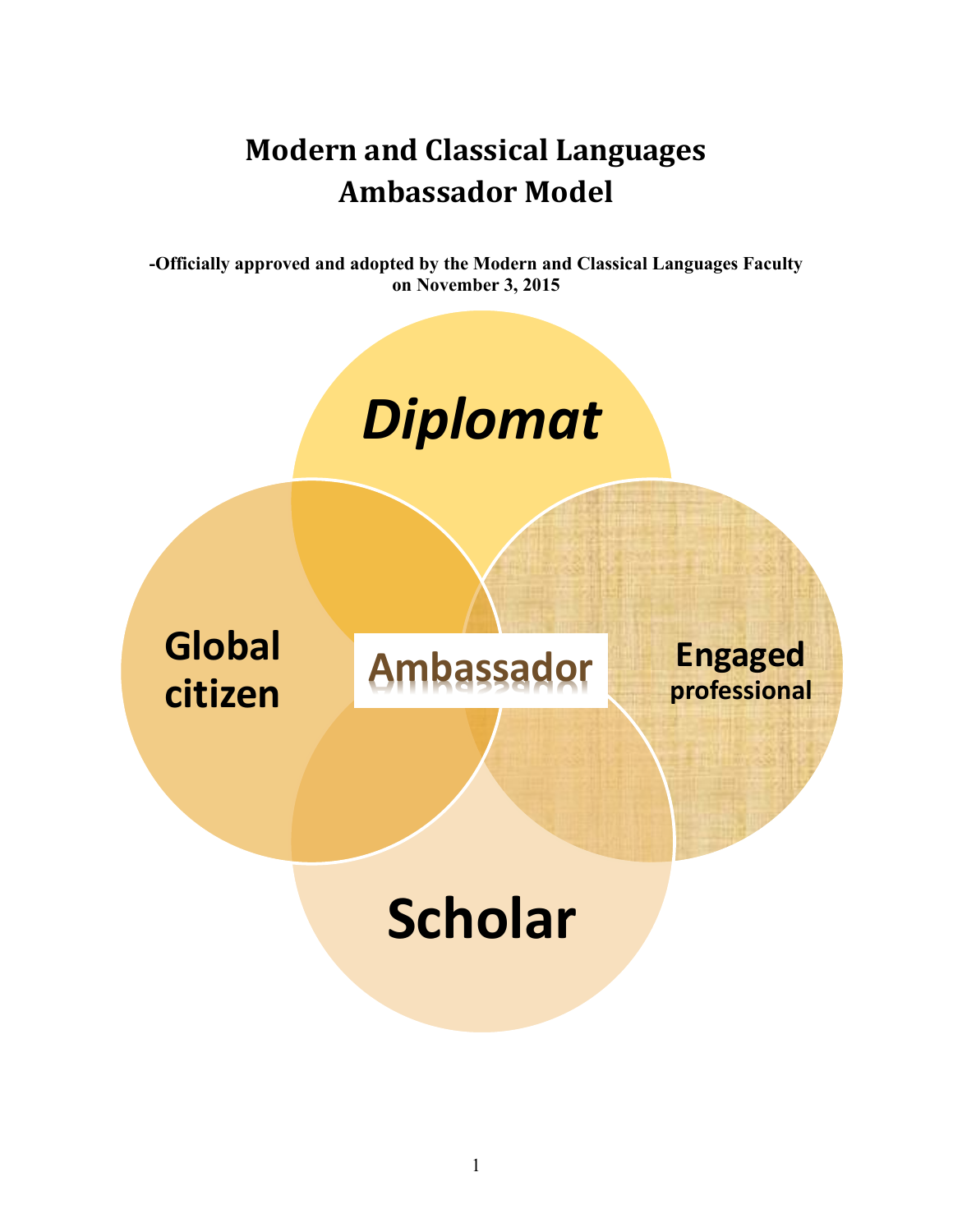### **Table of Contents**

| <b>Bulleted Summary of MCL Exit Profile for Majors mapped to Student Learning</b> |
|-----------------------------------------------------------------------------------|
| Profile of a Graduating Senior in MCL: The Ambassador Model Exit Surveyp. 5       |
|                                                                                   |
|                                                                                   |
|                                                                                   |
|                                                                                   |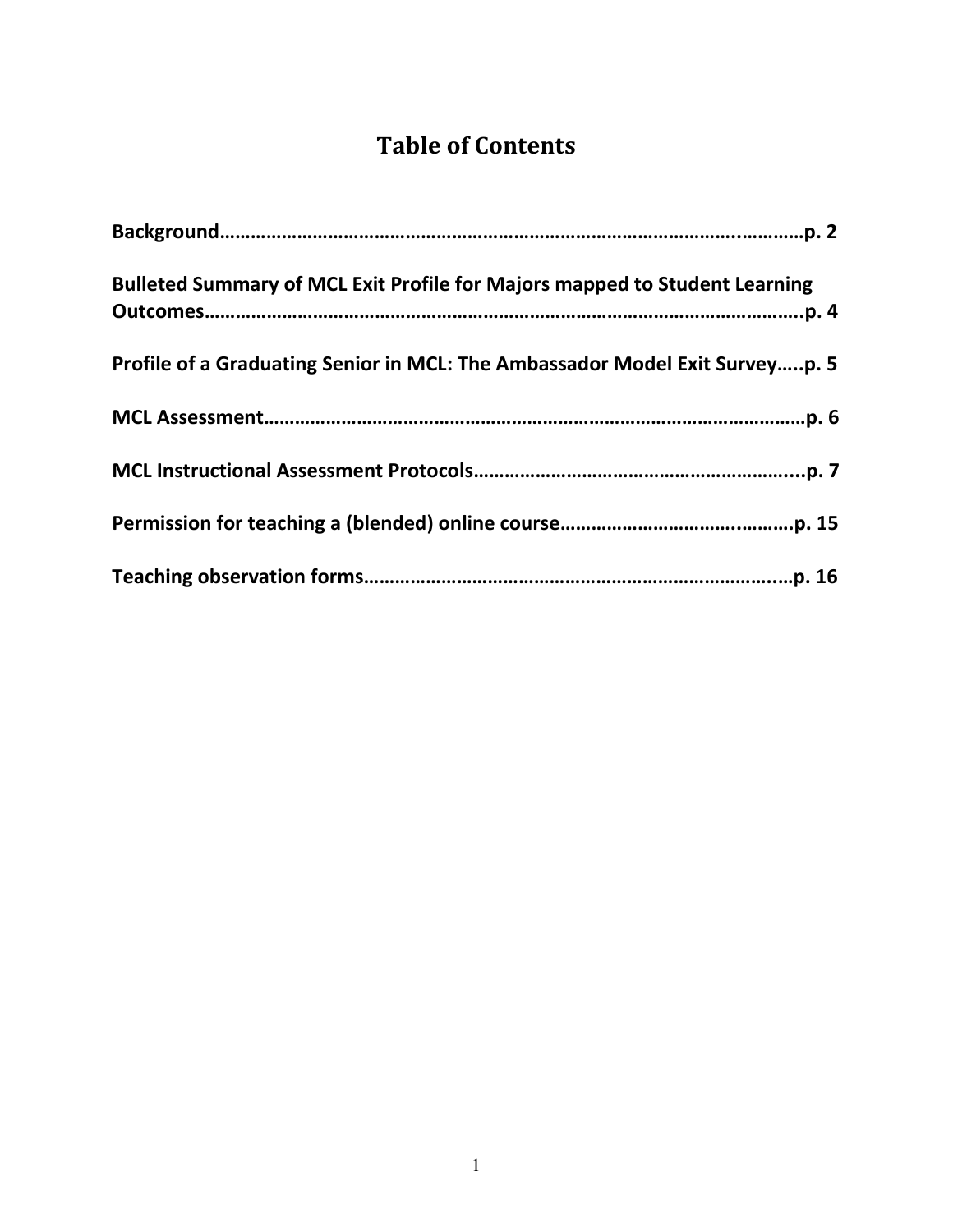### **Background**

In fall 2015 we asked incoming MCL majors how they saw themselves after having completed a course of study in our department. They responded with words like *exciting*, *distinguished*, and *marketable.* Among the professions they aspired to, students mentioned: teaching, interpreting, translating, and work along the lines of international relations.

A common impetus for these vocational paths centered on what students perceived as *a lack of interest in second language study among Americans*. While faculty had already arrived at the metaphor of *Ambassador* as the desired exit profile of an MCL major or minor, it is interesting to see how well the Ambassador model fit students' comments.

At the core of the Modern and Classical Languages Department is a common commitment to preparing students for ambassadorial stewardship in an age of increasing economic and cultural globalization. The empathy and appreciation we show one another, in light of our plurality of identities and perspectives, serves as a model that we endeavor to instill in our students.

We embrace our distinctive role in supporting the college's mission to promote diversity, community connections and global engagement. Consequently, we welcome the challenge of fostering the progress of students so that they complete our programs as committed and capable ambassadors. We expect that they will exit MCL globally engaged, with an expanded sense of cultural identity attained through their study of modern and classical languages and literatures.

As noted in the diagram, there are essentially four interrelated learning outcomes that logically flow from the notion of an MCL Major as an Ambassador.

Think for a moment about the resume. First and foremost you want an ambassador to have a mastery of all aspects of the country to which he or she will be assigned. Consequently, undergirding the model is **Scholarship** in the target language, its diversity of cultures, histories, arts and letters.

In linguistics, there is growing recognition of a blended, higher-order global competency that arises from cross-cultural and cross-linguistic explorations. The world is growing closer and more connected; we can ill-afford to see things from the questionable 'us vs. them' polarity.

In engaging with citizens of the country of assignment, a good ambassador must always weigh his or her values and decisions from a global perspective. That means the 'greater good' is something more than the sum of his or her home country and that of the country to which he or she is assigned. **Global citizenship** connotes an exploration that is life-long and never ends. The capable ambassador must always seek out opportunities to expand and connect, to form alliances, and to forge the kind of solutions that may only arise from conscious examination of two or more cultural perspectives.

This self-identification as a global citizen must always be held in tension with a sense of professional identity. Who doesn't want a secure, financially lucrative career? We're surrounded with messages about the importance of competency in another language for staying competitive in the global economy. From a practical standpoint, there is an obvious edge in the capacity to take the perspective of your competitor, client, or for that matter, student. Only sustained study of another language and its cultures will address such a challenge. And yet, a critical examination of one's professionalism, from a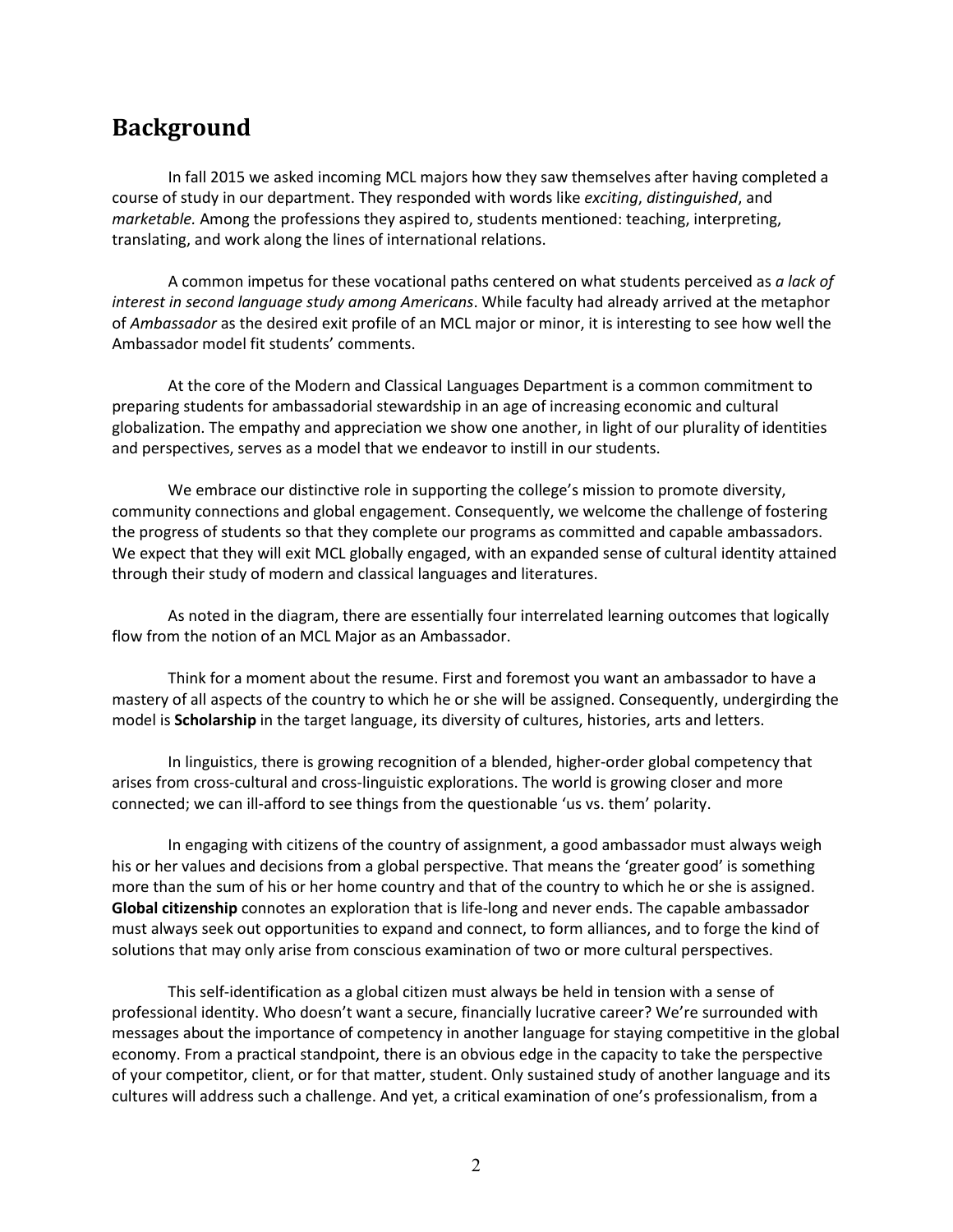cross-cultural standpoint, has its ethical dimensions, particularly with regard to confronting bias and prejudice. What good is an ambassador who can only see 'the good' from an English-speaking American perspective? This is what we mean by **Engaged Professionalism**.

Last, but not least, what is an Ambassador, if not a consummate **Diplomat**? As the world grows closer, so does the potential for miscommunication and conflict. Diplomacy relies on all of the aforementioned skills, but first and foremost, it involves great care in all written and verbal communication. Certainly communication in the target language should be linguistically accurate, but as we move into the targeted [ACTFL Advanced Level](http://www.actfl.org/publications/guidelines-and-manuals/actfl-proficiency-guidelines-2012/english/speaking#advanced) exit proficiency level of, there is greater emphasis on the socio-pragmatic aspects of the language. How will one expression be received as opposed to another in such-and-such context? Is it still rooted in my native language and culture? Even the most capable diplomats challenge themselves in such respects. Such questions promote deeper levels of proficiency and empathy with speakers of the target language.

The journey toward ambassadorship demands commitment and self-determination. Sustained engagement in your coursework is critical to your success- with the instructor, with your peers, as well as with the course content. From an ambassadorial perspective, you need to stretch your exploration well past the classroom. The new program model factors in opportunities for you to choose assignments that fit linguistic and cultural exploration with your own interests, including extracurricular enrichment opportunities like The French and Spanish Clubs and other cultural assets in the community and on the web. Let's stretch that even further: what about study abroad? There are excellent opportunities for study in a country where the target language predominates, including our esteemed Summer in Salamanca partnership with UB.

Following is a translated entry in Hannah Kroll's SPA301 Autonomous Language Learning Journal from which we can all learn something about the essence of being a major in MCL: ambassadorial engagement, in its highest form…

*In other news, I'd like to share something interesting. The other day I went to "Tim Horton's" in Buffalo, close to the bus stop, and there was a woman there who didn't know English. She had a problem asking for something. I decided to help her and I asked her what it was she wanted to eat and drink. Then I translated. She told me "muchas gracias" and she had tears in her eyes. Seems like she was frustrated and in pain. I know I don't speak Spanish perfectly, but I feel very happy and proud that I have the capacity to help and translate.*

On that note, we honor your decision to major in MCL. We have no doubt you will attain that ambassador class just described, and we remain committed to helping you attain your goals.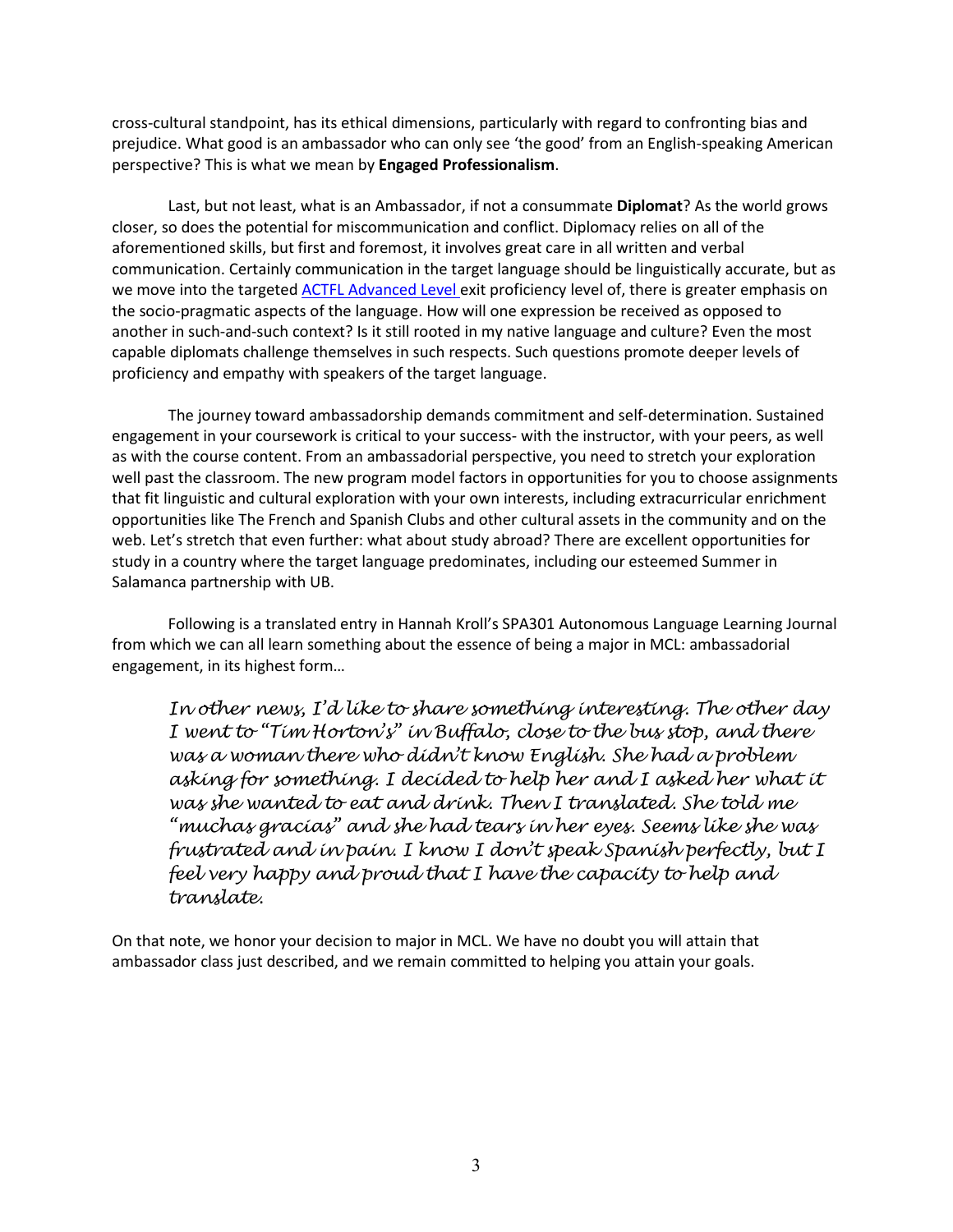| <u>MUD DAILT FUHIC IUL MAJULUI II, II, M-IIIII UUUCCU, KCIIIIUI CCU, MASICI CU</u>                                                                                                                                                                                                                                                                                                                                                                                    |                                                                                |                                                                                                                                                                                                                                                                                                                                                                                                                            |                                                                                                                                                                                                                                          |                                                                                                                     |                                                                                           |
|-----------------------------------------------------------------------------------------------------------------------------------------------------------------------------------------------------------------------------------------------------------------------------------------------------------------------------------------------------------------------------------------------------------------------------------------------------------------------|--------------------------------------------------------------------------------|----------------------------------------------------------------------------------------------------------------------------------------------------------------------------------------------------------------------------------------------------------------------------------------------------------------------------------------------------------------------------------------------------------------------------|------------------------------------------------------------------------------------------------------------------------------------------------------------------------------------------------------------------------------------------|---------------------------------------------------------------------------------------------------------------------|-------------------------------------------------------------------------------------------|
| <b>Student Learning Objective</b><br>(Students will be able to)                                                                                                                                                                                                                                                                                                                                                                                                       | <b>Targeted</b><br>Ambassador<br>Model<br><b>Dimensions</b>                    | Alignment to A&H,<br><b>BSC</b> Strategic Plan<br>2016-2021                                                                                                                                                                                                                                                                                                                                                                | <b>Courses</b><br><b>Contributing to</b><br><b>Achievement of</b><br><b>Objectives</b>                                                                                                                                                   | <b>Assignments</b><br>Providing<br><b>Evidence of</b><br><b>Achievement of</b><br><b>Objectives</b>                 | Criteria for<br><b>Student</b><br><b>Achievement of</b><br>Goals/<br>Objectives*          |
| 1. communicate in French or<br>Spanish at or near the<br>Advanced Level (Adv.-Low<br>for oral; Adv. Mid for<br>written)                                                                                                                                                                                                                                                                                                                                               | Diplomat<br>Scholarship<br>Global<br>Citizenship<br>Professional<br>Engagement | Vision: cross-cultural<br>competence.<br>G1.1.1 distinctivenes<br>in engaging<br>"diversity of our<br>community, and our<br>urban setting";<br>G2.1, 11 dual-credit<br>partnerships                                                                                                                                                                                                                                        | FRE/ITA/SPA 201-<br>$202 \text{ (I)}$<br>FRE/ITA/SPA 301<br>and $302(R)$<br>FRE/SPA 321 (M)<br>FRE/SPA 416, ITA<br>4XX, SPA 421 (M)<br>FRE/ITA/SPA<br>496 or 497                                                                         | oral interviews:<br>written<br>assignments;<br>oral<br>presentations,<br>autonomous<br>language<br>learning journal | Oral Skills<br>Evaluation<br>Rubric<br><b>MCL</b><br>Composition<br>Evaluation<br>Rubric; |
| 2. demonstrate<br>•  knowledge of cultural<br>artifacts and products of<br>cultures under study.<br>• the ability to synthesize<br>and analyze information<br>and make cross-cultural<br>inferences.<br>• the ability to look at<br>and express cultural<br>elements from outside the<br>student's own cultural<br>perspective.<br>• an ability to use<br>appropriate language to<br>describe, explore, explain<br>cultural significance of<br>phenomena under study. | Diplomat<br>Scholarship<br>Global<br>Citizenship<br>Professional<br>Engagement | Vision: cross-cultural<br>competence.<br>G1.1.1 distinctivenes<br>in engaging<br>"diversity of our<br>community, and our<br>urban setting"<br>through applied<br>learning partnerships<br>with local bus. and<br>community organi-<br>zations; distinctive<br>academic programs:<br>MCL has sponsored<br>several international<br>Fulbright, SUNY-<br>CRUE scholars<br>G1.18-19: lang. for<br>specific purposes<br>tracks, | FRE/ITA/SPA 201-<br>$202 \text{ (I)}$<br>FRE/ITA/SPA 301<br>and $302(R)$<br>FRE307, 309 (M)<br>FRE/SPA 321 (M)<br>FRE 307, 309, 310<br>(M)<br>ITA 306, 309 (M)<br>SPA306, 309 (M)<br>FRE/ITA/SPA496 or<br>497                            | final projects;<br>essays; oral and<br>written exams:<br>presentations                                              | MCL Cultural<br>Assessment<br>Rubric<br>Autonomous<br>Language<br>Learning Rubric         |
| 3. demonstrate<br>•  a working knowledge<br>of literary genres and<br>literary periods, and<br>representative figures.<br>$(LCSR 1-3)$<br>• the capacity to engage,<br>explore, interpret and<br>explain text both within<br>and beyond surface-level<br>meaning in the target<br>language. (LCSR 4-6)                                                                                                                                                                | Scholarship<br>Global<br>Citizenship                                           | Vision: cross-cultural<br>competence.<br>G1.1.1 distinctiv-<br>enes in engaging<br>"diversity of our<br>community, and our<br>urban setting"<br>through broad,<br>diverse representa-<br>tion of Franco-phone<br>and Hispanic arts and<br>letters.                                                                                                                                                                         | FRE/ITA/SPA 201-<br>$202 \text{ (I)}$<br>FRE/ITA/SPA 301<br>and $302(R)$<br>SPA 303 (R)<br>FRE 306, 308 (M)<br>ITA 307, 308,<br>$4XX$ ITA $(M)$<br>SPA307, 308, 310<br>and $311, 4XX(M)$                                                 | final projects;<br>essays; oral and<br>written exams;<br>oral<br>presentations<br>FRE/ITA/<br>SPA496 or 497         | MCL Literary<br>Critical Skills<br>Rubric (LCSR)                                          |
| 4.  develop and implement<br>a systematic plan for locating<br>and using text-, web-,<br>campus- and community-<br>based resources for<br>improving proficiency in the<br>direction of the level targeted<br>by the course.                                                                                                                                                                                                                                           | Diplomat<br>Scholarship<br>Global<br>Engagement<br>Professional<br>Engagement  | 1.1.1 Recruitment:<br>base for urban<br>engagement with<br>community partners<br>1.1.3 Recruitment:<br>Curriculum<br>Innovation:<br>1.1.4 Recruitment:<br>'Stackable World<br>Language Adv. cert.,<br>a world-class pass-<br>port to 21st century<br>global workforce.                                                                                                                                                     | FRE/ITA/SPA 202,<br><b>FRE/SPA 203 (I)</b><br>SPA/FRE 204 (R)<br>FRE/ITA/SPA 301<br>and 302 (R)<br>FRE307, 309 (M)<br>FRE/SPA 321 (M)<br>FRE 307, 309, 310<br>(M)<br>ITA 306, 309 (M)<br>SPA306, 309 (M)<br>FRE/ITA/SPA496 or<br>497 (M) | Autonomous<br>Language<br>Learning<br>Journal, Final<br>presentations.                                              | Autonomous<br>Language<br>Learning<br>Journal and<br>Final<br>Presentation<br>Rubrics     |

### MCL Exit Profile for Majors: I, R, M=Introduced, Reinforced, Mastered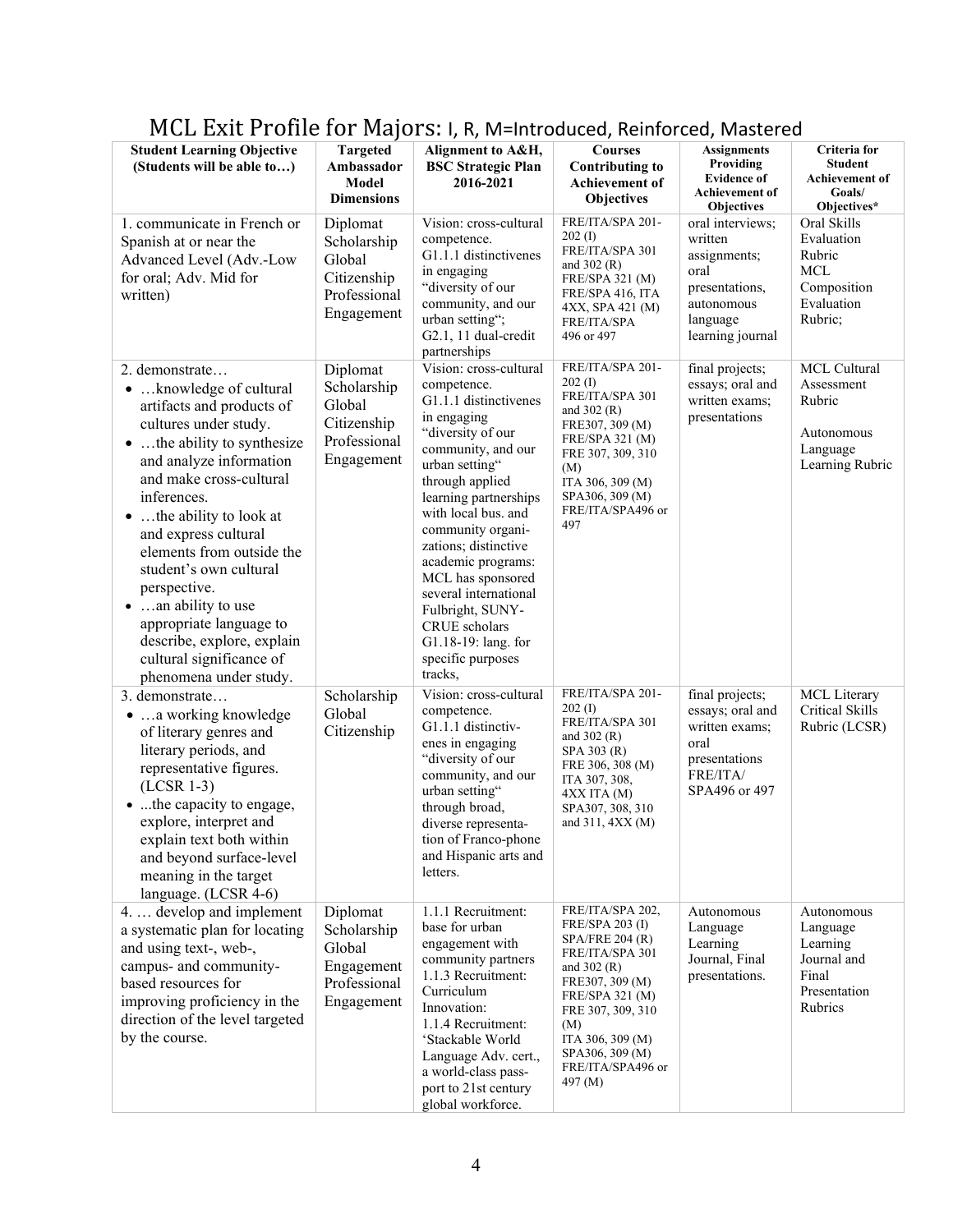## Profile of a Graduating Senior in Modern and Classical Language: The Ambassador Model Exit Survey

As a graduating senior we would like to know how you see yourself in terms of our Profile of a Graduating Senior. This will help us assess how well we are educating our student, in a holistic way. Thanks for completing this form. And, good luck as you leave us.

Have you see the Profile before this? Yes No

In the first column indicate the degree to which you see yourself in terms items in the Profile. In the second column indicate the degree to which your MCL courses and the department faculty contributed to realizing the items in the Profile.

Scale  $1 =$  not at all  $2 = a$  little  $3 = a$  lot

| Ambassador<br>traits                                     | <b>Descriptors that reflect combined</b><br>student learning outcomes                                                                                                                                                                                                          | <b>Targeted</b><br>courses                                                                                                | <b>See</b><br>yourself<br><b>as</b>                  | See courses,<br>faculty contri-<br>buting to you as |
|----------------------------------------------------------|--------------------------------------------------------------------------------------------------------------------------------------------------------------------------------------------------------------------------------------------------------------------------------|---------------------------------------------------------------------------------------------------------------------------|------------------------------------------------------|-----------------------------------------------------|
| <b>Diplomat</b>                                          | Cross-cultural communicator;<br>capacity to communicate in both<br>written and oral form at ACTFL<br>Advanced-Low-level+ accuracy and<br>empathy across a diversity of<br>Spanish speakers.                                                                                    | FRE/ITA/SPA 201,<br>202, 301, 302, 496<br>FRE 310, 321<br><b>SPA 321</b>                                                  | $1 = not at$<br>all<br>$2 = a$ little<br>$3 = a$ lot | $1 = not at all$<br>$2 = a$ little<br>$3 = a$ lot   |
| Scholar of<br>arts, letters,<br>cultures and<br>language | Interpretation of target language<br>samples and cultural artifacts,<br>ranging from day-to-day textual<br>varieties to arts and letters from a<br>diversity of regions, periods and<br>genres, with insight historical, as<br>well as intra- and cross-cultural<br>variation. | FRE/ITA/SPA 201,<br>202, 301, 302, 496<br>ITA 306, 307-<br>SPA 303, 306-311,<br>321, 421<br>FRE 306-311, 321,<br>310, 321 | $1 = not at$<br>all<br>$2 = a$ little<br>$3 = a$ lot | $1 = not at all$<br>$2 = a$ little<br>$3 = a$ lot   |
| Globally<br>engaged<br>citizen                           | Life-long and self-determined<br>commitment to language and<br>culture exploration, and the<br>importance of self-identifying<br>beyond one's native language and<br>culture.                                                                                                  | FRE/ITA/SPA 201,<br>202, 301, 302, 496<br>SPA 306-311, 321,<br>416, 421<br>FRE 305, 306-311,<br>321, 310, 321             | $1 = not at$<br>all<br>$2 = a$ little<br>$3 = a$ lot | $1 = not at all$<br>$2 = a$ little<br>$3 = a$ lot   |
| <b>Engaged</b><br>professional                           | Continually refining knowledge,<br>skills, wary of how native language<br>and culture influences decision-<br>making in professional contexts.                                                                                                                                 | FRE/SPA 203-204<br>FRE 310,<br>SPA 200, 205, 317,<br>401, 410, 421                                                        | $1 = not at$<br>all<br>$2 = a$ little<br>$3 = a$ lot | $1 = not at all$<br>$2 = a$ little<br>$3 = a$ lot   |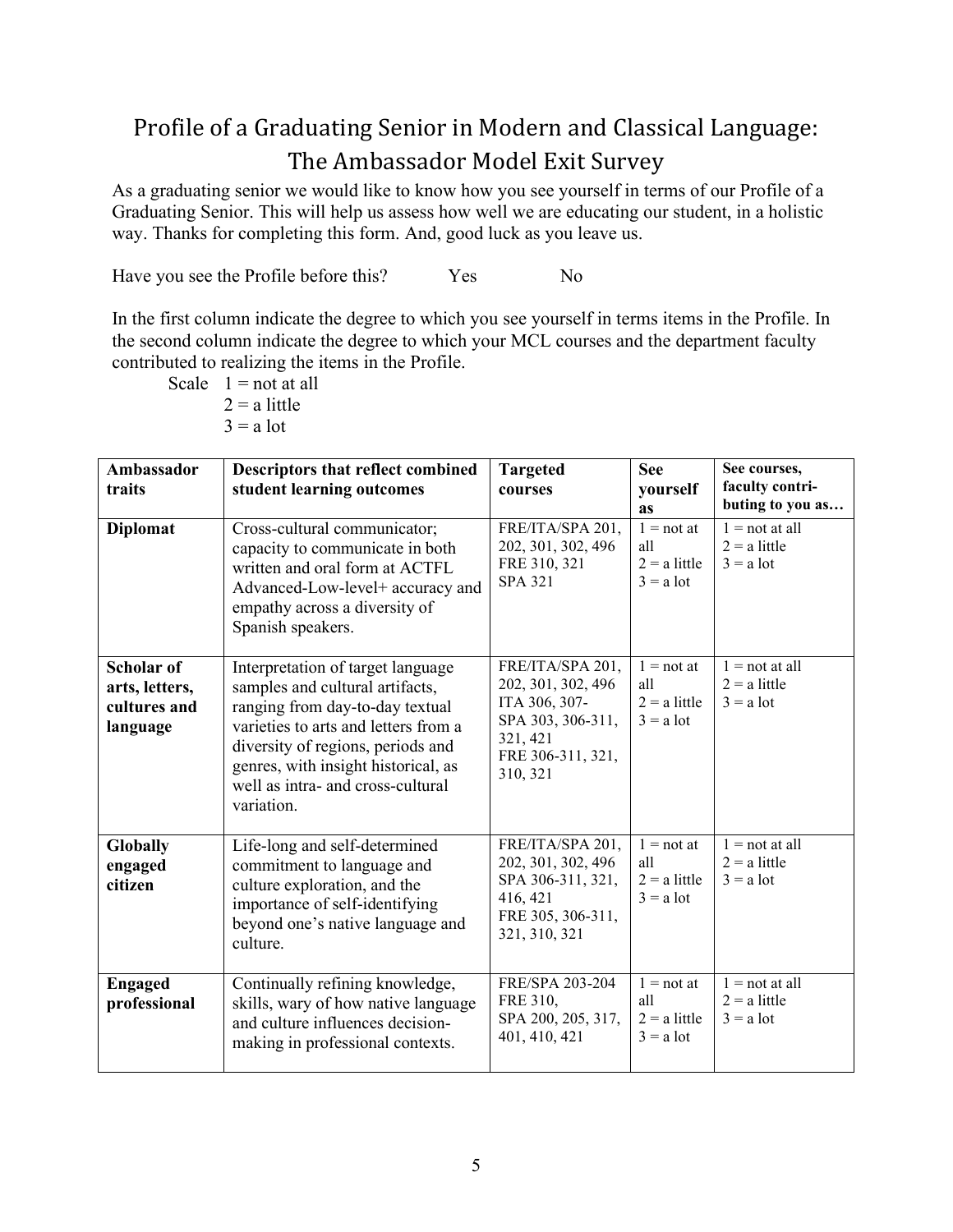| <b>Student Learning</b><br><b>Objective (Students will</b><br>be able to)                                                                                                                                                                                                                                                                                                                                                                                                     | <b>Targeted</b><br>Ambassado<br>r Model<br><b>Dimensions</b>                          | Alignment to A&H,<br><b>BSC Strategic Plan</b><br>2016-2021                                                                                                                                                                                                                                                                                                                                                             | <b>Courses</b><br><b>Contributing to</b><br>Achievement of<br><b>Objectives</b>                                                                                                                                                             | <b>Results:</b><br>2010-15<br>cycle                                                                            | <b>Response to</b><br>results                                                                                                                                                                          | <b>Next</b><br>assess-<br>ment                        |
|-------------------------------------------------------------------------------------------------------------------------------------------------------------------------------------------------------------------------------------------------------------------------------------------------------------------------------------------------------------------------------------------------------------------------------------------------------------------------------|---------------------------------------------------------------------------------------|-------------------------------------------------------------------------------------------------------------------------------------------------------------------------------------------------------------------------------------------------------------------------------------------------------------------------------------------------------------------------------------------------------------------------|---------------------------------------------------------------------------------------------------------------------------------------------------------------------------------------------------------------------------------------------|----------------------------------------------------------------------------------------------------------------|--------------------------------------------------------------------------------------------------------------------------------------------------------------------------------------------------------|-------------------------------------------------------|
| 1. communicate in French or<br>Spanish at or above the<br>Advanced Level (Adv. Low<br>for oral and Adv. Mid for<br>written)                                                                                                                                                                                                                                                                                                                                                   | Diplomat<br>Scholarship<br>Global<br>Citizenship<br>Professional<br>Engagemen<br>t    | Vision: cross-cultural<br>competence.<br>G1.1.1 distinctivenes in<br>engaging "diversity of<br>our community, and our<br>urban setting";<br>G2.1, 11<br>dual-credit partnerships                                                                                                                                                                                                                                        | FRE/ITA/SPA<br>$201-202$ (I)<br>FRE/ITA/SPA 301<br>and $302(R)$<br>FRE/SPA 321 (M)<br>FRE/SPA 416, ITA<br>4XX, SPA 421 (M)<br>FRE/ITA/SPA<br>496 or 497                                                                                     | Across<br>French &<br>Spanish,<br>most to all<br>met or<br>exceeded<br>speaking<br>and<br>writing<br>standards | Attend more<br>loosely to<br>diverse<br>literacy needs,<br>inc. those of<br>heritage<br>speakers of<br>FRE and SPA                                                                                     | Oral<br>Spring,<br>2019<br>Writing<br>Spring,<br>2019 |
| 2. demonstrate<br>•  knowledge of cultural<br>artifacts and products of<br>cultures under study.<br>$\bullet$ the ability to<br>synthesize and analyze<br>information and make<br>cross-cultural inferences.<br>• the ability to look at<br>and express cultural<br>elements from outside the<br>student's own cultural<br>perspective.<br>• an ability to use<br>appropriate language to<br>describe, explore, explain<br>cultural significance of<br>phenomena under study. | Diplomat<br>Scholarship<br>Global<br>Citizenship<br>Professional<br>Engagemen<br>t    | Vision: cross-cultural<br>competence.<br>G1.1.1 distinctiv-enes in<br>engaging "diversity of<br>our community, and our<br>urban setting" through<br>applied learning<br>partner-ships with local<br>bus. and community<br>organiza-tions;<br>distinctive academic<br>programming: MCL has<br>spon-sored several<br>international Fulbright,<br>SUNY-CRUE scholars<br>G1.18-19: language for<br>specific purposes tracks | FRE/ITA/SPA<br>$201-202$ (I)<br>FRE/ITA/SPA 301<br>and $302(R)$<br>FRE307, 309 (M)<br>FRE/SPA 321 (M)<br>FRE 307, 309, 310<br>(M)<br>ITA 306, 309 (M)<br>SPA306, 309 (M)<br>FRE/ITA/SPA496<br>or 497                                        | French-<br>Below<br>Standard;<br>Spanish-<br>At or<br>Above<br>Standard                                        | <b>SPA BA</b><br>requires both<br>Hisp. &<br>Peninsular<br>Civ.<br>foundation;<br><b>FRE</b><br>integrating<br>'specific<br>purposes' and<br>increasing<br>Franco-<br>African, -<br>Caribbean<br>focus | Spring,<br>2020                                       |
| 3. demonstrate<br>•  a working knowledge<br>of literary genres and<br>literary periods, and<br>representative figures.<br>$(LCSR 1-3)$<br>• the capacity to engage,<br>explore, interpret and<br>explain text both within<br>and beyond surface-level<br>meaning in the target<br>language. (LCSR 4-6)                                                                                                                                                                        | Scholarship<br>Global<br>Citizenship                                                  | Vision: cross-cultural<br>competence.<br>G1.1.1 distinctivenes in<br>engaging "diversity of<br>our community, and our<br>urban setting" through<br>diverse representa-tion<br>of Franco-phone and<br>Hispanic arts and<br>letters.                                                                                                                                                                                      | <b>FRE/ITA/SPA</b><br>$201-202$ (I)<br>FRE/ITA/SPA 301<br>and $302(R)$<br>SPA 303 (R)<br>FRE 306, 308 (M)<br>ITA 307, 308,<br>$4XX$ ITA $(M)$<br>SPA307, 308, 310<br>and $311, 4XX(M)$                                                      | French-<br>Below<br>Standard;<br>Spanish-<br>Near<br>Standard                                                  | SPA BA now<br>requires<br>"Intro. to Lit."<br>(SPA303);<br>FRE has<br>shifted from<br>lit., to<br>'specific<br>purposes'<br>focus                                                                      | Spring,<br>2021                                       |
| 4.  develop and implement<br>a systematic plan for locating<br>and using text-, web-,<br>campus- and community-<br>based resources for<br>improving proficiency in the<br>direction of the level targeted<br>by the course.                                                                                                                                                                                                                                                   | Diplomat<br>Scholarship<br>Global<br>Engagemen<br>t<br>Professional<br>Engagemen<br>t | 1.1.1 Recruitment: base for<br>urban engagement with<br>community partners<br>1.1.3 Recruitment:<br>Curriculum Innovation:<br>1.1.4 Recruitment:<br>'Stackable World<br>Language Advantage cert.,<br>a world-class passport to<br>the 21st century global<br>workforce.                                                                                                                                                 | FRE/ITA/SPA 202,<br><b>FRE/SPA 203 (I)</b><br>$SPA/PRE$ 204 (R)<br>FRE/ITA/SPA 301<br>and $302(R)$<br>FRE307, 309 (M)<br>FRE/SPA 321 (M)<br>FRE 307, 309, 310<br>(M)<br>ITA 306, 309 (M)<br>SPA306, 309 (M)<br>FRE/ITA/SPA496<br>or 497 (M) | $NA$ (in<br>process of<br>being fully<br>imple-<br>mented)                                                     |                                                                                                                                                                                                        | Spring<br>2021                                        |

## **MCL Assessment:** I, R, M=Introduced, Reinforced, Mastered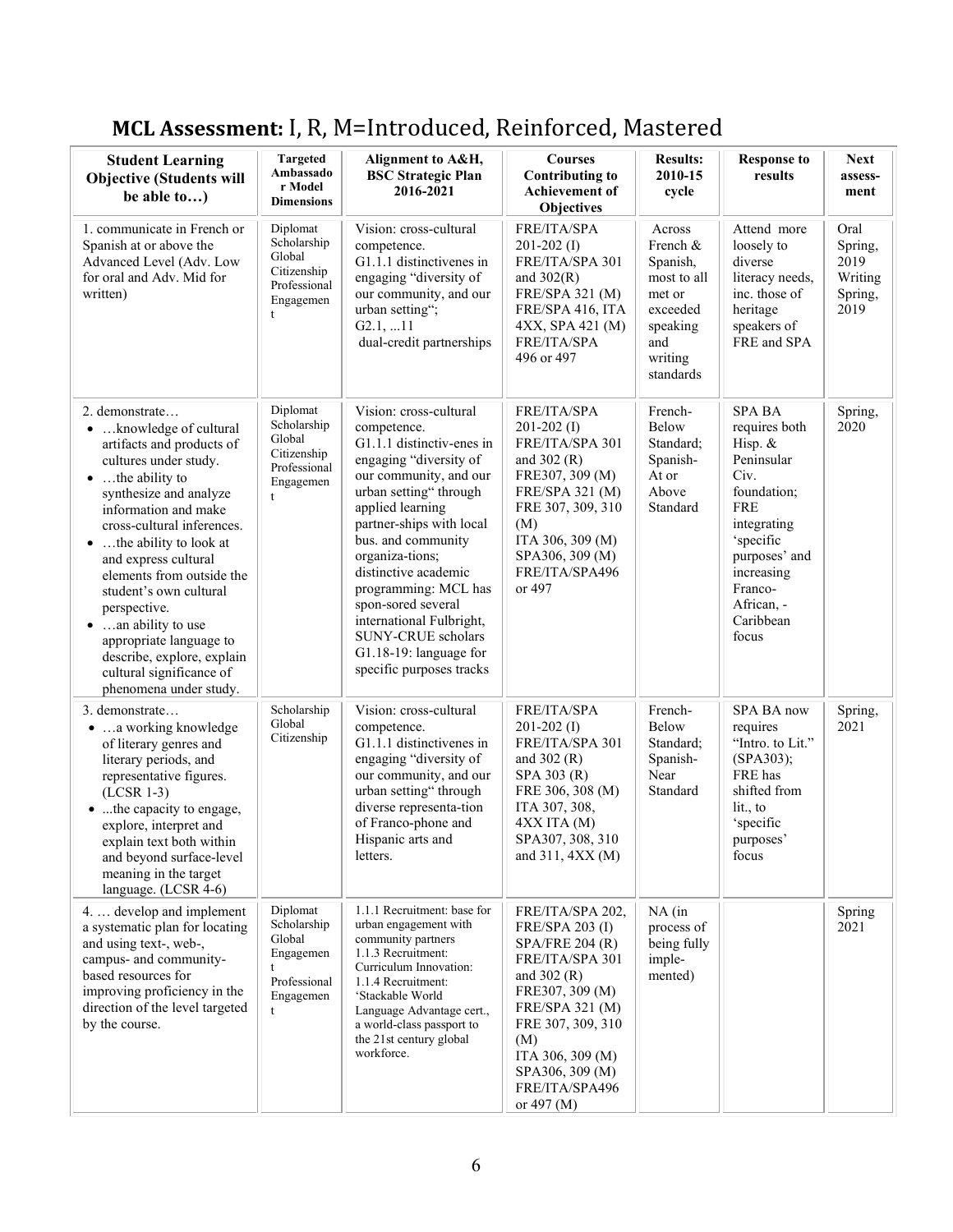### **MCL Instructional Assessment Protocols**

#### **-Officially approved and adopted by the Modern and Classical Languages Faculty on December 1, 2015**

#### **Ambassador Model for** *Teaching***:**

Success of the MCL Ambassador Model depends on articulation with expectations for instruction. There are many ways of teaching, and MCL respects the primacy of academic freedom. That said, there are some fundamental 'musts' in aligning teaching practices to institutional policies. All approved courses at Buffalo State College feature 'student learning outcomes' or SLOs, which describe the essential skills students should have attained within the scope of the course. These SLOs are matched with a minimum set of targeted topics and a variety of assessments, which include but are not limited to 'participation in class discussions', oral and written exams, a course journal or web log (blog). MCL has some assessments specifically targeted to students in our programs such as an autonomous language learning journal, which matches self- and instructorinitiated suggestions for further development of target language proficiency and literacy. Simply put, the MCL Model stays within policy parameters by centering itself on the fundamental principal that mediational tools and learner engagement must be linked to the core goal of helping students to achieve the targeted SLOs.

Rather than thinking of 'assessment' under the traditional sense of paper-and-pencil 'tests', the MCL 'Linkage Model' adds to the aforementioned assessments a wide range of 'mediational tools' (materials, technologies) that may be put in service to the measurement of students' progress with respect to the targeted SLOs. Lately, there is a growing recognition that good teaching is almost indistinguishable from assessment. Good instructors are constantly checking for understanding, offering feedback on an individual and whole-class basis, as appropriate.

Another key element in the model is the notion of 'engagement'. There is an old Chinese proverb: "Tell me and I'll forget. Show me, I'll remember. Involve me, I'll understand." The essence of student engagement lies somewhere toward the end of this continuum from passive reception to active learning. Engagement with the content, with the instructor and with peers should promote critical thinking and self-directed inquiry.



In addition to addressing the established SLOs and assessments, expectations for language teaching further link to the MCL Ambassador Model by way of the new ACTFL Global Readiness Standards (2014), which essentially link content, communication and culture in language teaching and learning. The following graphic shows how the MCL Model aligns (to the right):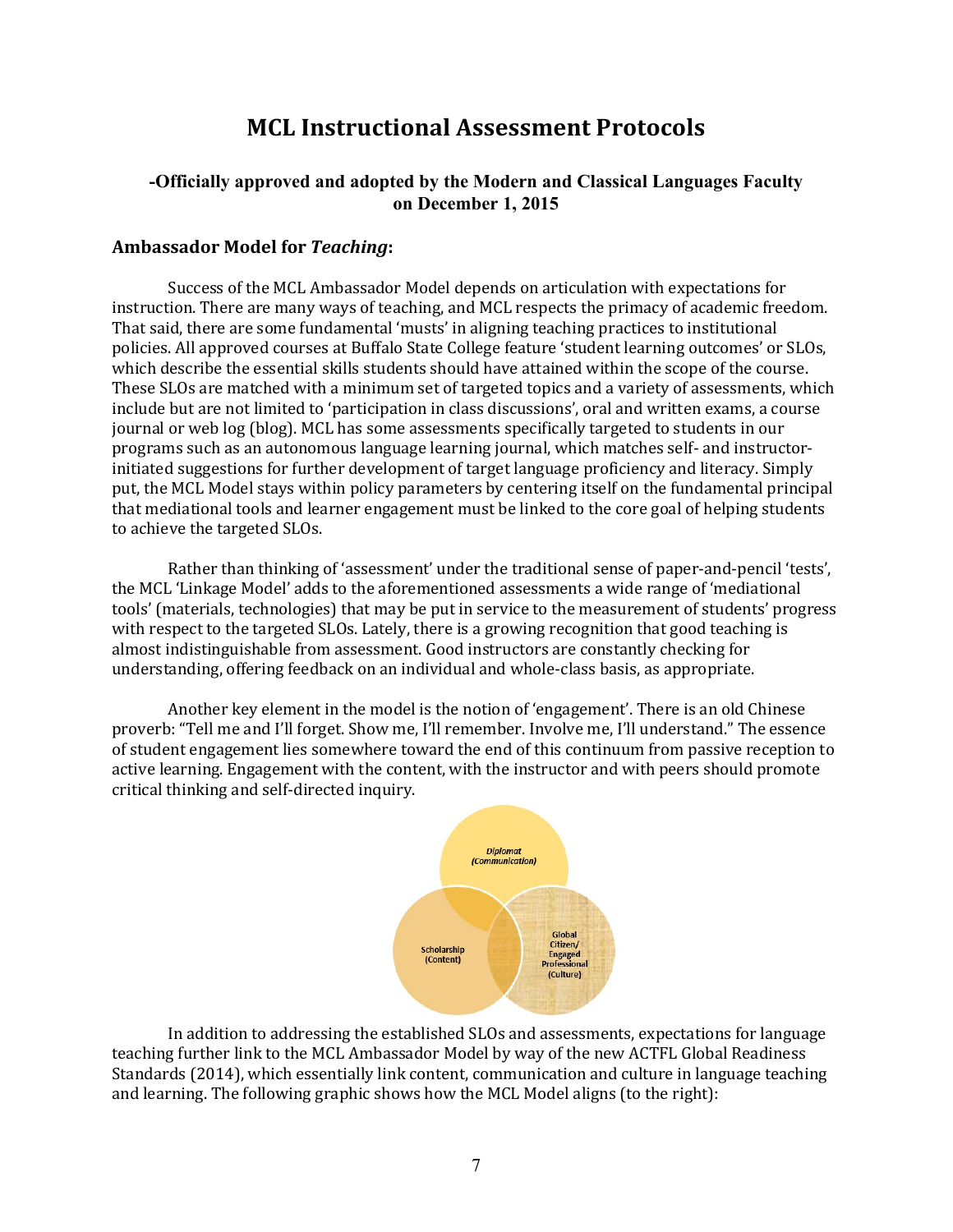As with the MCL Model, there is overlap between the components. Essentially, the main difference centers on the conflation of 'Global Citizen' and 'Engaged Professional' into the 'Culture' component. In addition, two core elements of language pedagogy that have been integrated (see diagram on the right):

- Maximal teacher and student use of the target language in order to maximize input and interaction for second language acquisition.
- The integration of authentic materials for target cultural exploration and the development of literacy and close reading skills.

These language-specific areas of pedagogy are highlighted in yellow in the following forms.

#### **MCL Ambassador Model for Teaching**

![](_page_8_Figure_5.jpeg)

#### **MCL Instructional Assessment Protocol: Traditional face-to-face course**

- 1) Observed instructor is entitled to a pre-observation conference to orient observer to class dynamics, the larger unit to which the targeted lesson will contribute and other foci that will help the observer attain an accurate measure of teaching and learning. A lesson plan should minimally consist of targeted student learning outcomes and class activities. This is the time to present course materials such as the syllabus, expectations for student participation, class activities, assessments and such.
- 2) Observers take detailed notes, with attention to both instructor and student discourse, as well as visual (location in the classroom) and kinesics (facial expression, hand movements), as well as use of traditional and technology-based instructional tools.
- 3) Observer furnishes observed teacher with notes on the lesson. The observed instructor then has at least 24 hours to correct, add details, such as specific students' names, any utterances that did not get (fully) recorded.
- 4) Observer and observed instructor share their ratings and address points where there is no consensus. If disagreements cannot be resolved, Personnel and Promotions Committee makes the final assessment based on all available evidence (for non-tenured faculty). For lecturer assessments, MCL Oversight Committee charged with final assessment.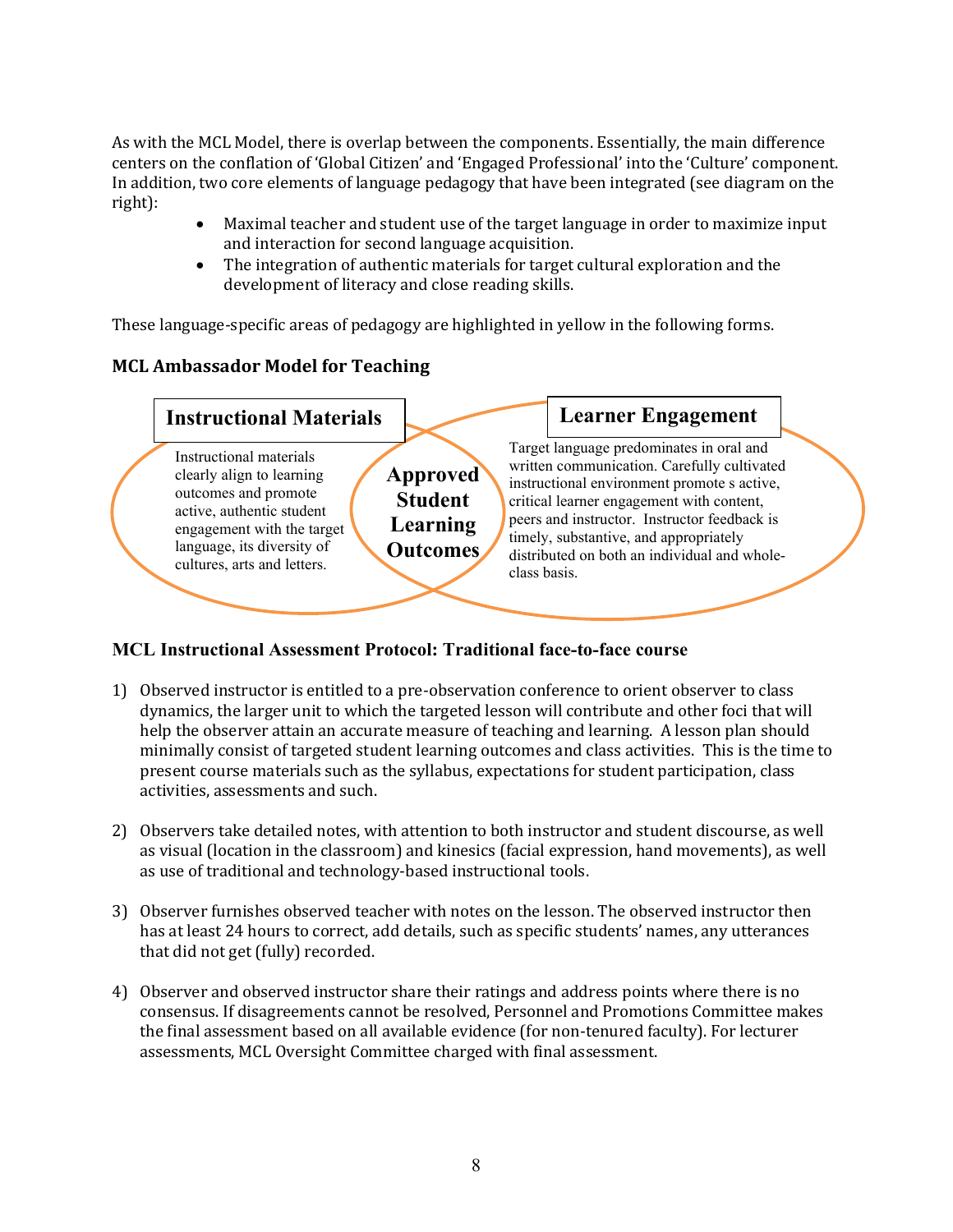#### **MCL Ambassador Model up close: Four interconnected competencies Yellow: With few exceptions, MCL coursework is conducted in the target language. WRS=ACTFL World Readiness Standards**

#### **Learning outcomes:**

- Stated according to meaningful and measurable knowledge and skills
- Transcend specific course tasks
- Center on higher-order thinking rather than rote memorization
- Pervade development and matching of instructional content, technology and learner engagement

#### **Content mediation:**

- Coherently organized according to topical or thematic modules (units)
- Level-appropriate authentic texts are incorporated for purposes of developing (cultural) literacy (WRS 3.1), as well as for the development of linguistic accuracy (WRS 2.1, 2.2, 3.2, 4.1, 4.2)
- At both the course and lesson level there is a clear, students understand how content will be used, assessed and its role in achieving learning outcomes.
- Authoritative, accurate, current (the latest scholarship, if content is historical in nature) content integration.
- There is evidence of quality, instructor-designed materials in addition to course text program.
- Content clearly addresses learning outcomes.
- Instructor recruits, promotes active engagement and critical thinking prior to, during and after content exploration.
- Some element of option and extension is factored into instructional content such that students can select some content to individualize the learning experience
- Assessments are varied and valid, matched to learning outcomes and appropriately reflect course content, technology and engagement students have experienced in the course

#### **Technology: For web-enhanced to blended and fully online courses**

- Tech. selection, adaptation well-matched to course assets, offers opportunities for further exploration (WRS 5.1, 5.2)
- There is a clear, student-friendly introduction that advances the key technologies that will be used in the course and the means for students to attain the expected technological literacies
- Technology is clearly conducive to learning outcomes
- Tech. selection, adaptation reflects commitment to innovation and engagement of a diversity of learners (ADA).
- Instructor proactive in preventing technological issues and responds promptly and appropriately if problems arise.
- Technology selection is student-friendly and promotes active learning.

#### **Engagement:**

- Accurate and maximal teacher use of the target language and the promotion of students' interpersonal and presentation use of the L2. (WRS 1.1, 1.2, 1.3)
- At the initiation of each stage, there is a clear, inviting introduction that poses intriguing questions to be explored and sets the structure for each lesson and unit, ensuring that students have what they need to be successful.
- If a web-enhanced or blended (hybrid) course, there are guidelines that clarify expectations for both face to face (f2f) and online student participation
- All tasks clearly address learning outcomes
- There is a sense of rhythm and flow to course content and tasks pervades instructional design and delivery
- Tasks clearly reflect a meditational rather than lecture-based, transmission perspective on instruction; active learning and the promotion of critical thinking skills predominates
- Evidence of a consistent, concerted effort to recruit and sustain student involvement, individualize learning opportunities and deliver timely, substantive feedback on a whole-class as well as individual student basis
- Discussions demonstrate sensitive, responsive and authoritative facilitation, including periodic summaries that synthesize main points.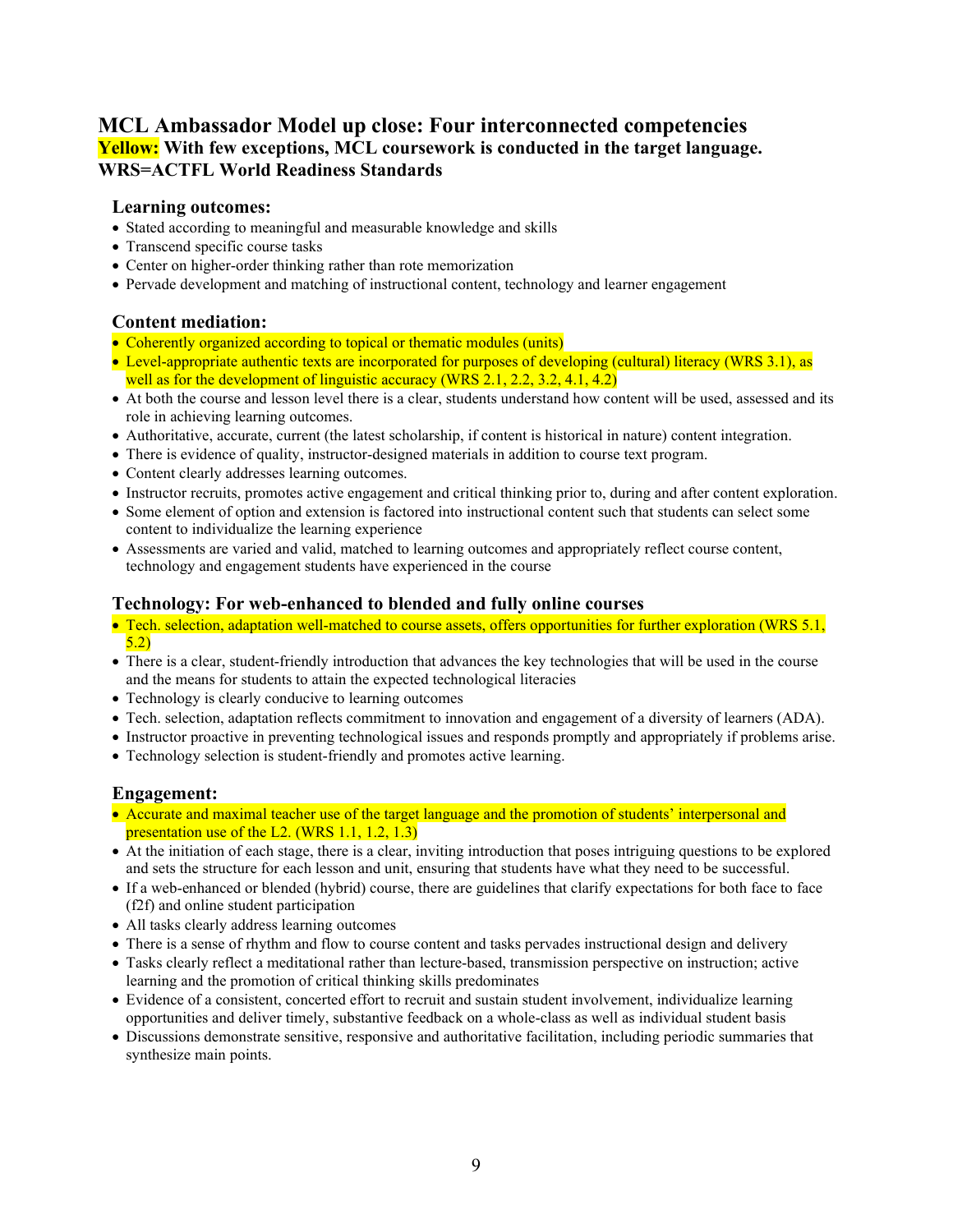|                   | Target (all criteria fully met)                                                                                                                                                                                                                                                                                                                                                                                                                                                                                                                                                                                                                                                                                                                                                                                                                                                                                                                                                                                                                                                                                                                                                                                                                                                                                                                                               | <b>Developing</b>                                                                                                                                                                                                                                                                                                                                                                                                                                                                                                                                                                                 | Substandard                                                                                                                                                                                                                                                                                                                                                                                                              |
|-------------------|-------------------------------------------------------------------------------------------------------------------------------------------------------------------------------------------------------------------------------------------------------------------------------------------------------------------------------------------------------------------------------------------------------------------------------------------------------------------------------------------------------------------------------------------------------------------------------------------------------------------------------------------------------------------------------------------------------------------------------------------------------------------------------------------------------------------------------------------------------------------------------------------------------------------------------------------------------------------------------------------------------------------------------------------------------------------------------------------------------------------------------------------------------------------------------------------------------------------------------------------------------------------------------------------------------------------------------------------------------------------------------|---------------------------------------------------------------------------------------------------------------------------------------------------------------------------------------------------------------------------------------------------------------------------------------------------------------------------------------------------------------------------------------------------------------------------------------------------------------------------------------------------------------------------------------------------------------------------------------------------|--------------------------------------------------------------------------------------------------------------------------------------------------------------------------------------------------------------------------------------------------------------------------------------------------------------------------------------------------------------------------------------------------------------------------|
| Learning outcomes | • Stated according to meaningful and measurable knowledge and skills<br>Transcend specific course tasks<br>Center on higher-order thinking rather than rote memorization<br>Pervade development and matching of instructional content, technology and<br>learner engagement                                                                                                                                                                                                                                                                                                                                                                                                                                                                                                                                                                                                                                                                                                                                                                                                                                                                                                                                                                                                                                                                                                   | Learning outcomes are clearly<br>served by instructional content,<br>technology and learner<br>engagement, but there may be<br>a few examples of learning<br>outcomes that are missing and<br>or vague, overstated, too<br>specific to certain tasks or not<br>adequately focused on higher-<br>order thinking.                                                                                                                                                                                                                                                                                   | Learning outcomes are<br>not fully in evidence<br>across the three<br>categories. There may<br>also be significant<br>evidence of the need<br>for attention to<br>learning outcomes.                                                                                                                                                                                                                                     |
| Content           | • Coherently organized according to topical or thematic modules (units)<br>• Level-appropriate authentic texts are incorporated for purposes of developing<br>(cultural) literacy (WRS 3.1), as well as for the development of linguistic<br>accuracy (WRS 2.1, 2.2, 3.2, 4.1, 4.2)<br>• At both the course and lesson level there is a clear, students understand how<br>content will be used, assessed and its role in achieving learning outcomes.<br>• Authoritative, accurate, current (the latest scholarship, if content is historical in<br>nature) content integration.<br>• There is evidence of quality, instructor-designed materials in addition to course<br>text program.<br>• Content clearly addresses learning outcomes.<br>• Instructor recruits and promotes active learner engagement and critical thinking<br>prior to, during and after exploration of content.<br>• Some element of option and extension is factored into instructional content<br>such that students can select some content to individualize the learning<br>experience<br>• Assessments are varied and valid, matched to learning outcomes and<br>appropriately reflect course content, technology and engagement students have<br>experienced in the course                                                                                                                       | Instructional content is<br>(mainly) authentic, aligned to<br>learning outcomes, technology<br>and learner engagement, as<br>well as <b>coherently organized</b><br>into topical/thematic modules<br>and optimized to promote<br>linguistic accuracy. There may<br>be some assets of questionable<br>quality and or a lack of<br>instructor-made materials. May<br>be need for closer alignment to<br>universal design standards.<br>There may also be a need for<br>more attention to assessments.                                                                                               | Instructional content<br>not fully aligned to<br>learning outcomes,<br>technology and<br>engagement needs of<br>ALL learners, and/or<br>the organizational<br>framework is not<br>module-oriented.<br>There may also be a<br>need for more<br>instructor-made<br>materials and<br>assessment integration,<br>as well as for more<br>level-adapted authentic<br>texts.                                                    |
| Technology        | • Technology selection and adaptation is appropriately matched to course assets<br>and offers opportunities for further exploration (WRS 5.1, 5.2)<br>• There is a clear, student-friendly introduction that advances the key<br>technologies that will be used in the course and the means for students to attain<br>the expected technological literacies<br>• Technology is clearly conducive to learning outcomes<br>Technology selection and adaptation reflects commitment to innovation and<br>engagement of a diversity of learners (ADA).<br>• Instructor takes a proactive stance in preventing technological issues and<br>responds promptly and appropriately if problems arise.<br>• Technology selection is student-friendly and promotes active learning.                                                                                                                                                                                                                                                                                                                                                                                                                                                                                                                                                                                                      | Technology is aligned to<br>learning outcomes and well-<br>matched to content and<br>engagement; there may be<br>either a need for more planning<br>with regard to preparing<br>students for technology use or<br>a need for more appropriate<br>and swift response to students'<br>problems in using course<br>technology.                                                                                                                                                                                                                                                                       | Technology is not<br>fully aligned to<br>learning outcomes<br>and/or not well-<br>matched to content and<br>engagement; there may<br>be a significant need<br>for attention to<br>preparing students for<br>technology use and/or<br>more appropriate,<br>swifter response to<br>problems.                                                                                                                               |
| Engagement        | • Accurate maximal and effective teacher use of the target language and the promotion<br>of students' interpersonal and presentation use of the L2. (WRS 1.1, 1.2, 1.3)<br>• At the initiation of each stage, there is a clear, inviting introduction that poses<br>intriguing questions to be explored and sets the structure for each lesson and unit,<br>ensuring that students have what they need to be successful.<br>• If a web-enhanced or blended (hybrid) course, there are guidelines that clarify<br>expectations for both face to face $(f2f)$ and online student participation<br>• All tasks clearly address learning outcomes<br>• There is a sense of rhythm and flow to course content and tasks pervades<br>instructional design and delivery<br>• Tasks clearly reflect a meditational rather than lecture-based, transmission<br>perspective on instruction; active learning and the promotion of critical thinking<br>skills predominates<br>• Instructor participation establishes a consistent, concerted effort to recruit and<br>sustain student involvement, individualize learning opportunities and deliver timely,<br>substantive feedback on a whole-class as well as individual student basis<br>• Discussions demonstrate sensitive, responsive and authoritative facilitation,<br>including periodic summaries that synthesize main points. | Classroom discourse mainly in<br>target language, though it may<br>not be optimally integrated.<br>Engagement is aligned to<br>learning outcomes and<br>appropriately matched with<br>content and technology; there<br>may be either a need for more<br>attention to preparing all<br>students in their participation<br>in the course and or the<br>persistence of more teacher-<br>centered pedagogy, as<br>evidenced by the prominence<br>of a lecture-response model,<br>need for more flow or<br>provision of choice and or<br>challenge in learning tasks and<br>or need for more feedback. | Engagement does not<br>effectively integrate<br>the $L2$ and or is not<br>adequately aligned to<br>learning outcomes<br>and/or content and<br>technology design<br>undermines active<br>learning; there may be<br>a significant need for<br>re-framing<br>engagement from the<br>teacher's to the<br>learner's perspective<br>vis-à-vis a more<br>mediational approach<br>(more feedback, flow,<br>provision of choice). |

**Yellow: With few exceptions, MCL coursework is conducted in the target language. WRS= ACTFL World Readiness Standards**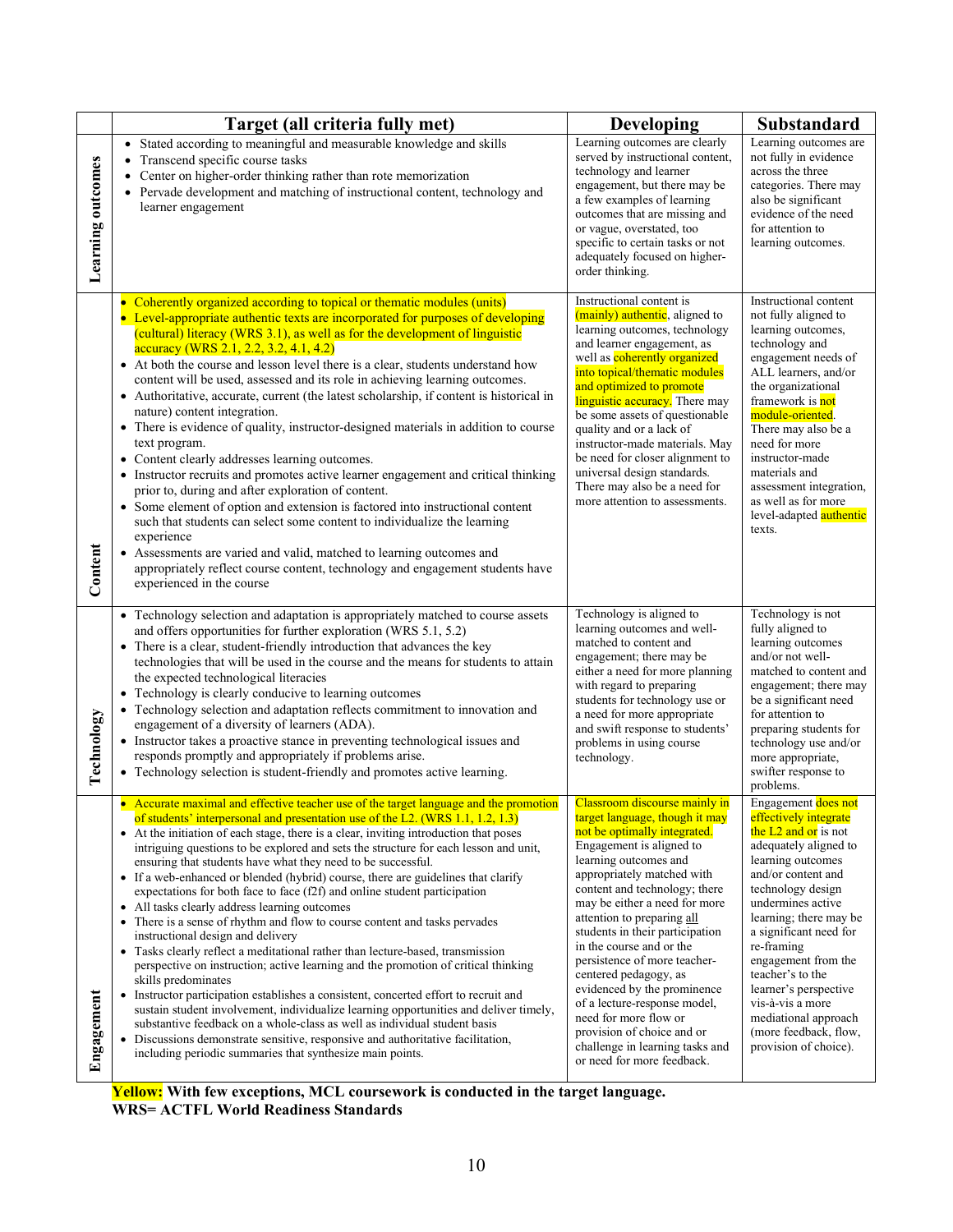#### **MCL Instructional Assessment Protocol: Online course**

- 1) Observer and observed instructor decide on a week of instruction in which observed will be admitted as a guest to the online course for the period of one week. Observed instructor is entitled to a pre-observation conference to orient observer to class dynamics, the larger unit to which the targeted lesson will contribute and other foci that will help the observer attain an accurate measure of teaching and learning. A lesson plan should minimally consist of targeted student learning outcomes and class activities. This is the time to present course materials such as the syllabus, expectations for student participation, class activities, assessments and such.
- 2) Once observation period is initiated, the instructor may make adjustments comparable to those encountered in a traditional face-to-face context. At no time may students' comments and contributions be deleted, unless they are of a particularly offensive or otherwise legally problematic nature. Observers take detailed notes, with attention to both instructor and student discourse, analyze patterns of students' use of the course environment, as well as the instructor's use of traditional and technology-based instructional tools.
- 3) Observer furnishes observed teacher with notes on the observation period. The observed instructor then has at least 24 hours to correct, add details, such as specific students' names, any utterances that did not get (fully) recorded.
- 4) Observer and observed instructor share their ratings and address points where there is no consensus. If disagreements cannot be resolved, Personnel and Promotions Committee makes the final assessment based on all available evidence (for non-tenured faculty). For lecturer assessments, MCL Oversight Committee charged with final assessment.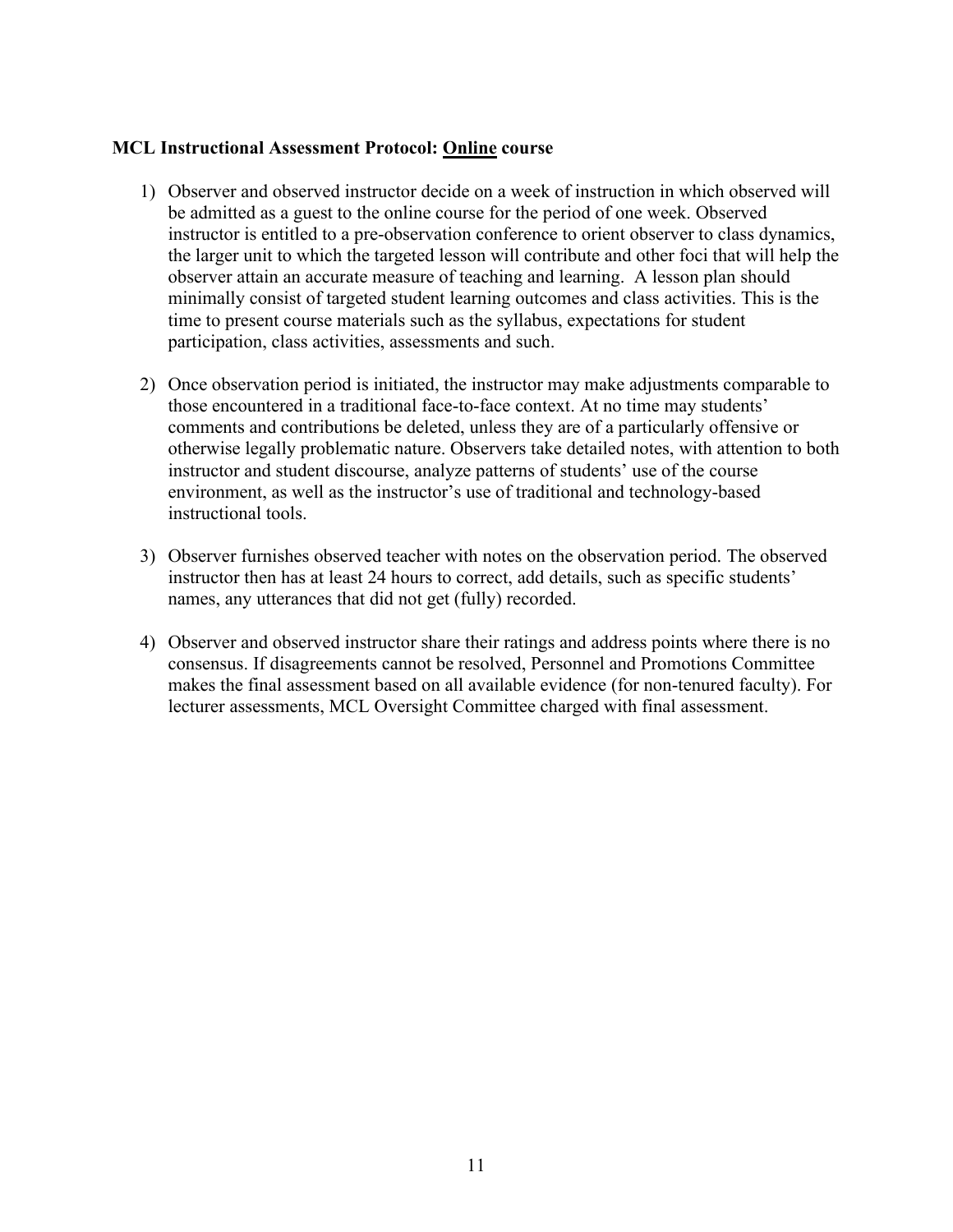![](_page_12_Figure_0.jpeg)

![](_page_12_Figure_1.jpeg)

![](_page_12_Figure_2.jpeg)

**Sources:** Quality Matters Program (2013); Sloan Quality Scorecard (2015); Warford (2014)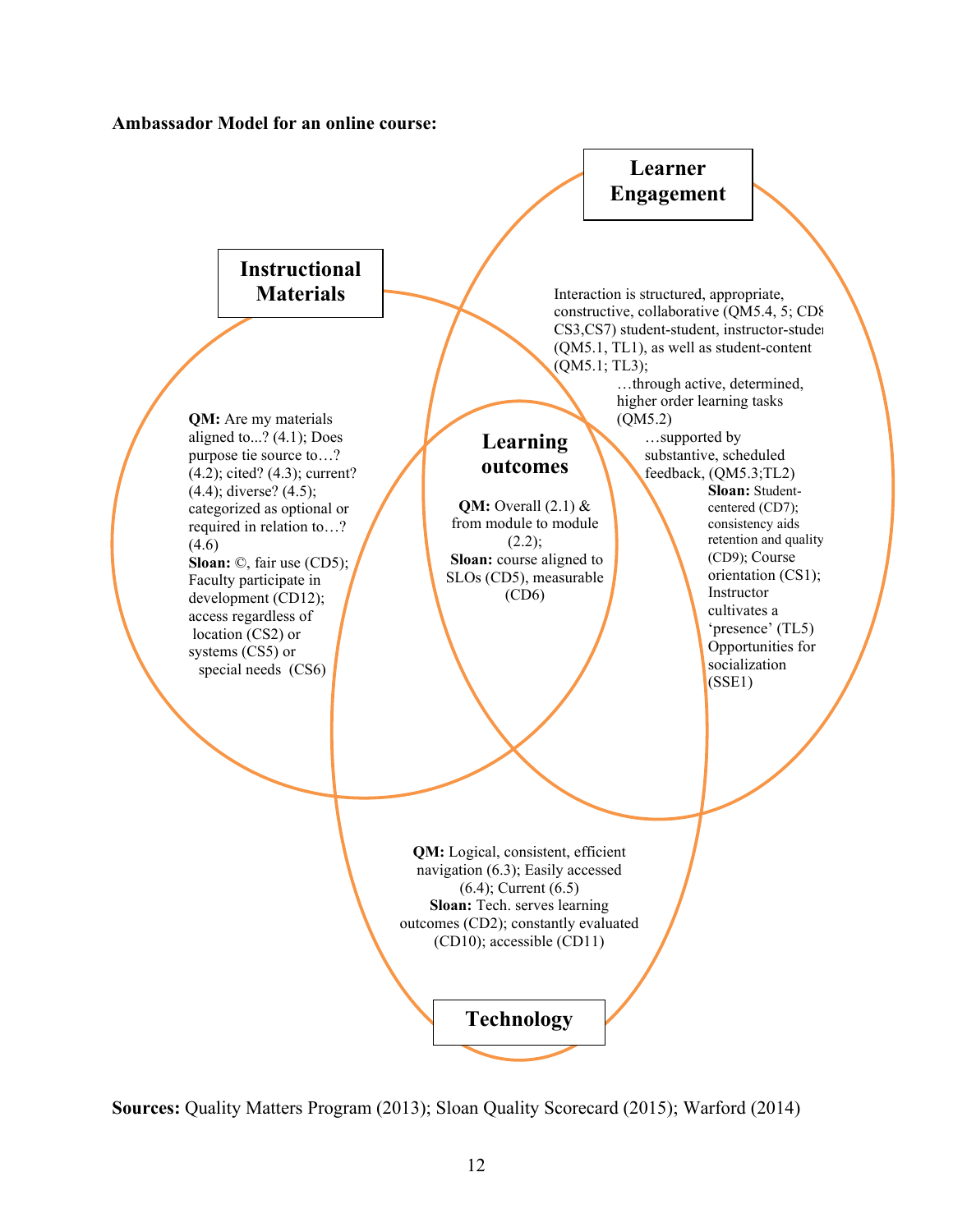#### **Sample chart for crosswalking instructional materials and learner engagement according to specific learning objectives. Sample starter for** blended **course.**

|                              | to specific icarining objectives. Sample starter for <u>bichucu</u> course.                                                                                                                                                                                                                                                                                                                                                                                                                                                                                                                                                                                                                                                                                                                                                                                                                                                                                                                                                                                                                                                                                                                                                                                                                                                                                                                       |                                                                                                                                                                                                                                                                                                                                                                                                                                                                                                                                                                                                                                                                                                                                                                                                     |
|------------------------------|---------------------------------------------------------------------------------------------------------------------------------------------------------------------------------------------------------------------------------------------------------------------------------------------------------------------------------------------------------------------------------------------------------------------------------------------------------------------------------------------------------------------------------------------------------------------------------------------------------------------------------------------------------------------------------------------------------------------------------------------------------------------------------------------------------------------------------------------------------------------------------------------------------------------------------------------------------------------------------------------------------------------------------------------------------------------------------------------------------------------------------------------------------------------------------------------------------------------------------------------------------------------------------------------------------------------------------------------------------------------------------------------------|-----------------------------------------------------------------------------------------------------------------------------------------------------------------------------------------------------------------------------------------------------------------------------------------------------------------------------------------------------------------------------------------------------------------------------------------------------------------------------------------------------------------------------------------------------------------------------------------------------------------------------------------------------------------------------------------------------------------------------------------------------------------------------------------------------|
| Area<br>Learning<br>outcomes | Target (all criteria fully met)<br>• Stated according to meaningful and measurable knowledge and skills<br>Transcend specific course tasks<br>$\bullet$<br>Center on higher-order thinking rather than rote memorization                                                                                                                                                                                                                                                                                                                                                                                                                                                                                                                                                                                                                                                                                                                                                                                                                                                                                                                                                                                                                                                                                                                                                                          | My course: SPA2XX<br>SLO1. Demonstrate ACTFL-Intermediate-Mid<br>proficiency in Spanish writing.<br>SLO2. Illustrate Pre-Columbian and Colonial                                                                                                                                                                                                                                                                                                                                                                                                                                                                                                                                                                                                                                                     |
|                              | • Pervade development and matching of instructional content, technology and<br>learner engagement                                                                                                                                                                                                                                                                                                                                                                                                                                                                                                                                                                                                                                                                                                                                                                                                                                                                                                                                                                                                                                                                                                                                                                                                                                                                                                 | beliefs and practices on common cultural products,<br>practices and perspectives.                                                                                                                                                                                                                                                                                                                                                                                                                                                                                                                                                                                                                                                                                                                   |
| Content                      | • Coherently organized according to topical or thematic modules (units)<br>• Level-appropriate authentic texts are incorporated for purposes of developing<br>(cultural) literacy (WRS 3.1), as well as for the development of linguistic<br>accuracy (WRS 2.1, 2.2, 3.2, 4.1, 4.2)<br>• At both the course and lesson level there is a clear, students understand how<br>content will be used, assessed and its role in achieving learning outcomes.<br>• Authoritative, accurate, current (the latest scholarship, if content is historical<br>in nature) content integration.<br>• There is evidence of quality, instructor-designed materials in addition to<br>course text program.<br>• Content clearly addresses learning outcomes.<br>• Instructor recruits and promotes active learner engagement and critical<br>thinking prior to, during and after exploration of content.<br>• Some element of option and extension is factored into instructional content<br>such that students can select some content to individualize the learning<br>experience<br>• Assessments are varied and valid, matched to learning outcomes and<br>appropriately reflect course content, technology and engagement students<br>have experienced in the course                                                                                                                                           | Autonomous Learning forum- uses<br>Journal function in Blackboard-<br>private instructor-student tutorial area<br>(SLO1)<br>Collaborative GoogleDocs exercises<br>(SLO1, SLO2).                                                                                                                                                                                                                                                                                                                                                                                                                                                                                                                                                                                                                     |
| Technology                   | • Technology selection and adaptation is appropriately matched to course assets<br>and offers opportunities for further exploration (WRS 5.1, 5.2)<br>• There is a clear, student-friendly introduction that advances the key<br>technologies that will be used in the course and the means for students to<br>attain the expected technological literacies<br>• Technology is clearly conducive to learning outcomes<br>• Technology selection and adaptation reflects commitment to innovation and<br>engagement of a diversity of learners (ADA).<br>• Instructor takes a proactive stance in preventing technological issues and<br>responds promptly and appropriately if problems arise.<br>• Technology selection is student-friendly and promotes active learning.                                                                                                                                                                                                                                                                                                                                                                                                                                                                                                                                                                                                                        | • Syllabus offers overview of major<br>educational technologies.<br>Additional screenshots in assignment<br>$\bullet$<br>folders, quiz on course expectations offer<br>further orientation.<br>• Autonomous Learning forum (SLO1)<br>Collaborative GoogleDocs exercises<br>(SLO1, SLO2).                                                                                                                                                                                                                                                                                                                                                                                                                                                                                                            |
| Engagement                   | • Accurate maximal and effective teacher use of the target language and the<br>promotion of students' interpersonal and presentation use of the L2. (WRS<br>1.1, 1.2, 1.3<br>• At the initiation of each stage, there is a clear, inviting introduction that poses<br>intriguing questions to be explored and sets the structure for each lesson and<br>unit, ensuring that students have what they need to be successful.<br>• If a web-enhanced or blended (hybrid) course, there are guidelines that clarify<br>expectations for both face to face $(f2f)$ and online student participation<br>• All tasks clearly address learning outcomes<br>• There is a sense of rhythm and flow to course content and tasks pervades<br>instructional design and delivery<br>• Tasks clearly reflect a meditational rather than lecture-based, transmission<br>perspective on instruction; active learning and the promotion of critical<br>thinking skills predominates<br>• Instructor participation establishes a consistent, concerted effort to recruit and<br>sustain student involvement, individualize learning opportunities and deliver<br>timely, substantive feedback on a whole-class as well as individual student<br>basis<br>• Discussions demonstrate sensitive, responsive and authoritative facilitation,<br>including periodic summaries that synthesize main points.<br>$\Pi^{n}$ . | <b>Online:</b><br>• Autonomous Learning forum- individualized<br>forum areas in which instructor posts<br>suggestions for learning tasks that address needs<br>that arise in student work. Students post related<br>work.<br>• Weekly 'rhythm' published for a sense of<br>continuity and structure.<br>Quiz based on randomly selected statements<br>$\bullet$<br>from FL learning blog.<br>• Forums and googledocs for collaborative work.<br>F2F (face-to-face):<br>• Students formulate biographical info.<br>Statements in Spanish into questions and quiz<br>each other on which facts apply to whom.<br>• In-class discussion of assigned readings and<br>collaboratve reading practice (SLO1, SLO2).<br>• Language practice scavenger hunts (SLO1).<br>• Jigsaw/Expert groups (SLO1, SL02). |

**Yellow: With few exceptions, MCL coursework is conducted in the target language. WRS= National Standards for Foreign Language Learning (2012)**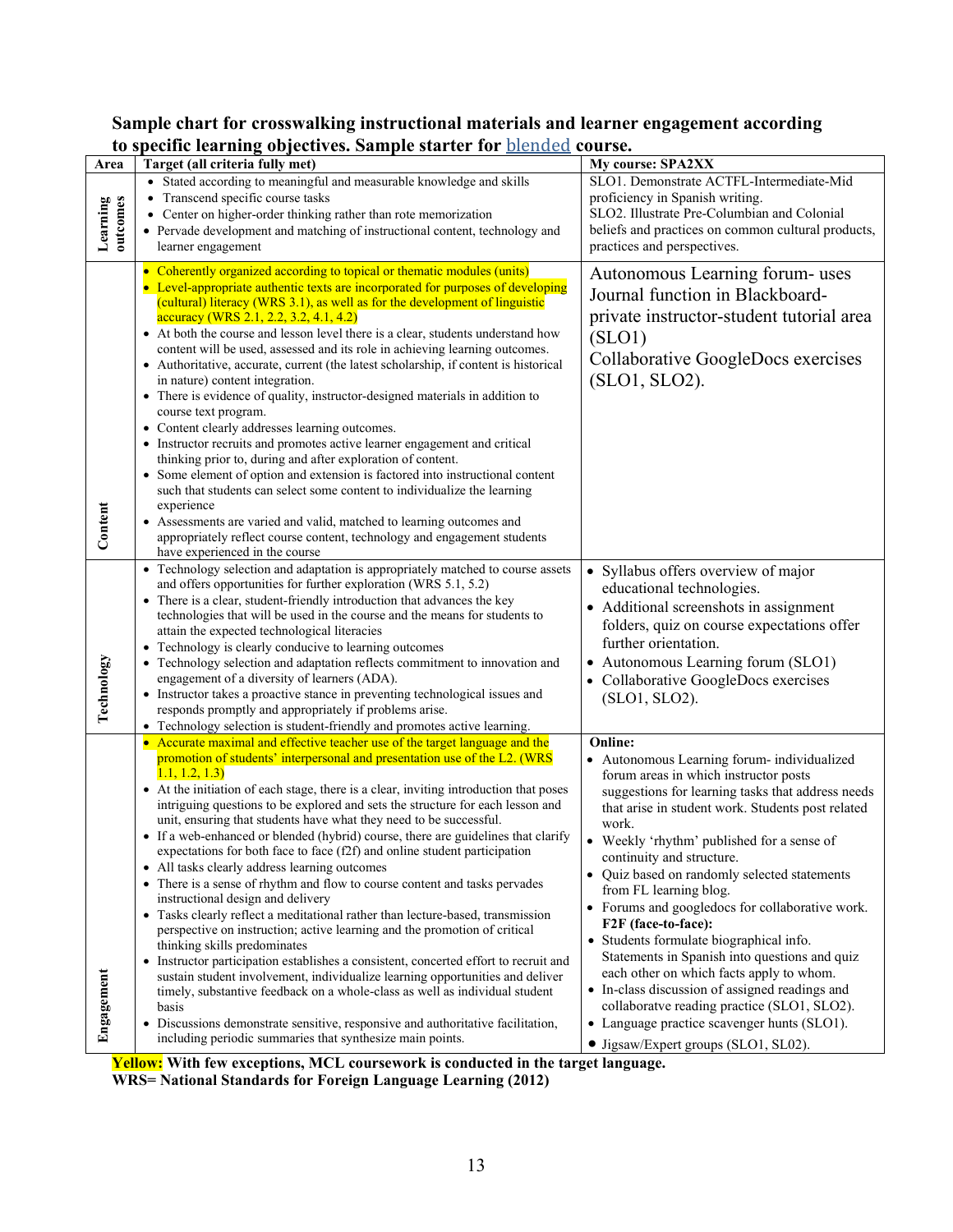| Area                 | Target (all criteria fully met)                                                                                                                                                                                                                                                                                                                                                                                                                                                                                                                                                                                                                                                                                                                                                                                                                                                                                                                                                                                                                                                                                                                                                                                                                                                                                                                                             | My course (indicate specific SLOs<br>targeted) |
|----------------------|-----------------------------------------------------------------------------------------------------------------------------------------------------------------------------------------------------------------------------------------------------------------------------------------------------------------------------------------------------------------------------------------------------------------------------------------------------------------------------------------------------------------------------------------------------------------------------------------------------------------------------------------------------------------------------------------------------------------------------------------------------------------------------------------------------------------------------------------------------------------------------------------------------------------------------------------------------------------------------------------------------------------------------------------------------------------------------------------------------------------------------------------------------------------------------------------------------------------------------------------------------------------------------------------------------------------------------------------------------------------------------|------------------------------------------------|
| Learning<br>outcomes | Stated according to measurable knowledge and skills<br>Transcend specific course tasks<br>• Center on higher-order thinking rather than rote memorization<br>Pervade development and matching of instructional content, technology and<br>learner engagement                                                                                                                                                                                                                                                                                                                                                                                                                                                                                                                                                                                                                                                                                                                                                                                                                                                                                                                                                                                                                                                                                                                |                                                |
| Content              | • Coherently organized according to topical or thematic modules (units)<br>• Level-appropriate authentic texts are incorporated for purposes of developing<br>(cultural) literacy (WRS 3.1), as well as for the development of linguistic<br>accuracy (WRS 2.1, 2.2, 3.2, 4.1, 4.2)<br>• At both the course and lesson level there is a clear, students understand how<br>content will be used, assessed and its role in achieving learning outcomes.<br>• Authoritative, accurate, current (the latest scholarship, if content is historical in<br>nature) content integration.<br>• There is evidence of quality, instructor-designed materials in addition to course<br>text program.<br>• Content clearly addresses learning outcomes.<br>• Instructor recruits and promotes active learner engagement and critical thinking<br>prior to, during and after exploration of content.<br>• Some element of option and extension is factored into instructional content such<br>that students can select some content to individualize the learning experience<br>Assessments are varied and valid, matched to learning outcomes and<br>appropriately reflect course content, technology and engagement students have                                                                                                                                                       |                                                |
| Technology           | experienced in the course<br>• Technology selection and adaptation is appropriately matched to course assets<br>and offers opportunities for further exploration (WRS 5.1, 5.2)<br>• There is a clear, student-friendly introduction that advances the key technologies<br>that will be used in the course and the means for students to attain the expected<br>technological literacies<br>• Technology is clearly conducive to learning outcomes<br>• Technology selection and adaptation reflects commitment to innovation and<br>engagement of a diversity of learners (ADA).<br>• Instructor takes a proactive stance in preventing technological issues and<br>responds promptly and appropriately if problems arise.<br>Technology selection is student-friendly and promotes active learning.                                                                                                                                                                                                                                                                                                                                                                                                                                                                                                                                                                       |                                                |
| Engagement           | • Accurate maximal and effective teacher use of the target language and the<br>promotion of students' interpersonal and presentation use of the L2. (WRS 1.1,<br>1.2, 1.3<br>• At the initiation of each stage, there is a clear, inviting introduction that poses<br>intriguing questions to be explored and sets the structure for each lesson and unit,<br>ensuring that students have what they need to be successful.<br>• If a web-enhanced or blended (hybrid) course, there are guidelines that clarify<br>expectations for both face to face (f2f) and online student participation<br>• All tasks clearly address learning outcomes<br>• There is a sense of rhythm and flow to course content and tasks pervades<br>instructional design and delivery<br>• Tasks clearly reflect a meditational rather than lecture-based, transmission<br>perspective on instruction; active learning and the promotion of critical thinking<br>skills predominates<br>Instructor participation establishes a consistent, concerted effort to recruit and<br>sustain student involvement, individualize learning opportunities and deliver<br>timely, substantive feedback on a whole-class as well as individual student basis<br>• Discussions demonstrate sensitive, responsive and authoritative facilitation,<br>including periodic summaries that synthesize main points. |                                                |

**Yellow: With few exceptions, MCL coursework is conducted in the target language.**

**WRS= National Standards for Foreign Language Learning (2012)**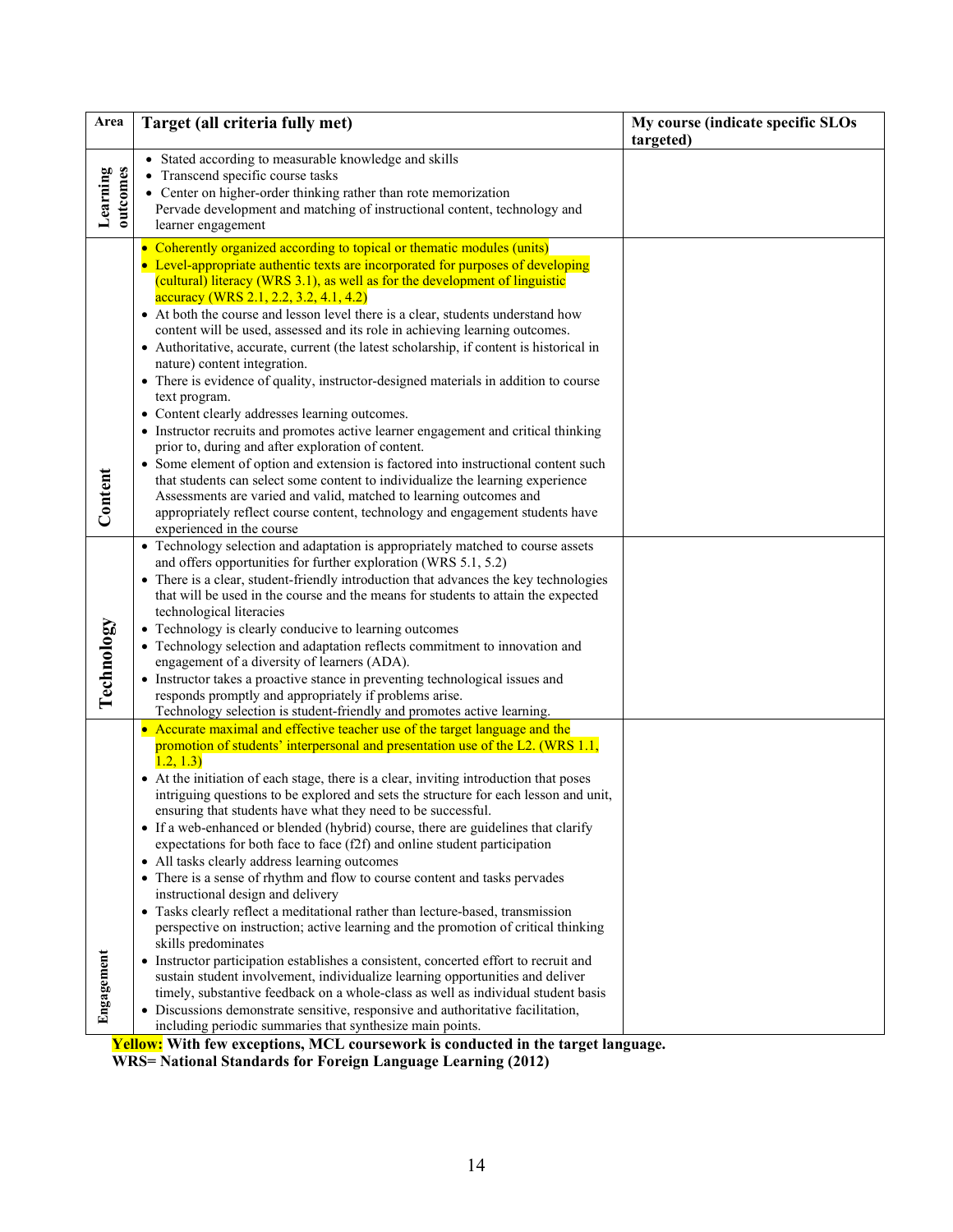#### **MCL Online Course Checklist:**

#### **Permission form for faculty who have not previously taught online or for courses that have not previously been offered online**

#### **Faculty:**

#### **Course:**

#### **Semester/Year:**

I have filled out and included the form that shows alignment between my online course and the MCL rubrics.

\_\_\_\_. I have been through Blackboard and online course development training (please specify, attach documentation):

\_\_\_\_. This course is fully online. Below, please summarize why you think this course matches a traditional face-to-face version in terms of student engagement, rigor and alignment to the approved course outline, SLOs and assessments.

\_\_\_\_. This course is blended online. Below, please summarize your model for justifying which course materials and technologies, as well as aspects of learner engagement will be carried out face-to-face vs. online:

| Online |
|--------|
|        |
|        |
|        |
|        |
|        |
|        |

| Printed name<br>of instructor       | Signature | Date |
|-------------------------------------|-----------|------|
| Approve / Disapprove                |           |      |
| Printed name of MCL Oversight Chair | Signature | Date |
| Approve / Disapprove                |           |      |
| Printed name<br>of MCL Chair        | Signature | Date |
| <b>Feedback:</b>                    |           |      |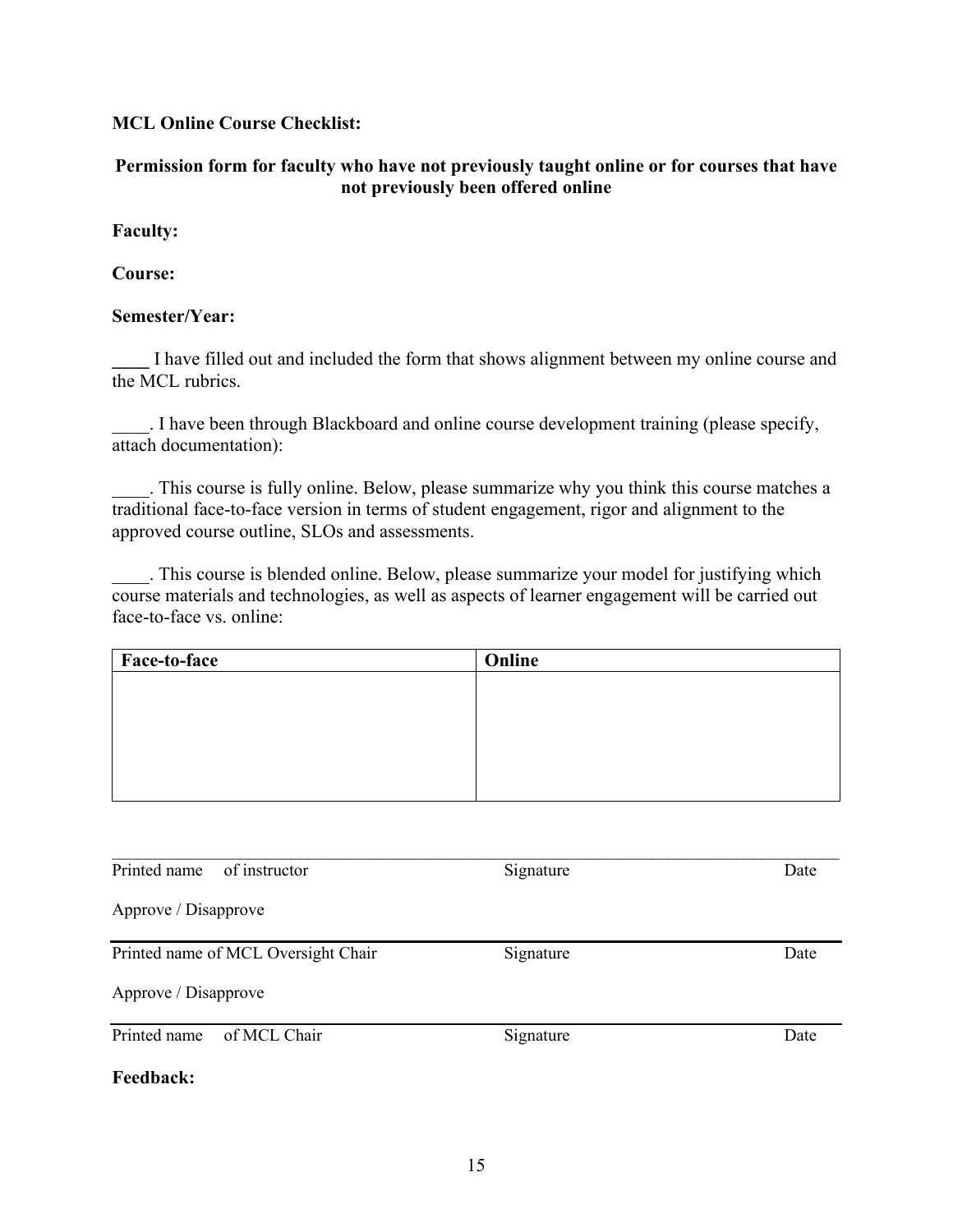#### **Observation of (observation notes on following pages):**

**Class:** 

**Date**

**Observer:**

**Printed name** of Observer **Signature Date** 

**\_\_\_\_\_\_\_\_\_\_\_\_\_\_\_\_\_\_\_\_\_\_\_\_\_\_\_\_\_\_\_\_\_\_\_\_\_\_\_\_\_\_\_\_\_\_\_\_\_\_\_\_\_\_\_\_\_\_\_\_\_\_\_\_\_\_\_\_\_\_\_\_\_\_\_\_\_\_\_\_\_\_\_\_\_**

**Feedback:**

**I agree with the assessment of my teaching and recommendations:**

| Printed name of instructor observed | <b>Signature</b> | Date |
|-------------------------------------|------------------|------|

**Printed instructions Date** 

**I agree with the assessment of my teaching and recommendations, WITH THE FOLLOWING EXCEPTIONS:**

**Comment on specific points of disagreement. If there are areas of disagreement, a final assessment at the discretion of the MCL Personnel Committee. Where a tie vote applies, the MCL Chair's final decision prevails.**

**Printed name** of instructor observed **Signature Signature Date** 

**\_\_\_\_\_\_\_\_\_\_\_\_\_\_\_\_\_\_\_\_\_\_\_\_\_\_\_\_\_\_\_\_\_\_\_\_\_\_\_\_\_\_\_\_\_\_\_\_\_\_\_\_\_\_\_\_\_\_\_\_\_\_\_\_\_\_\_\_\_\_\_\_\_\_\_\_\_\_\_\_\_\_\_\_\_**